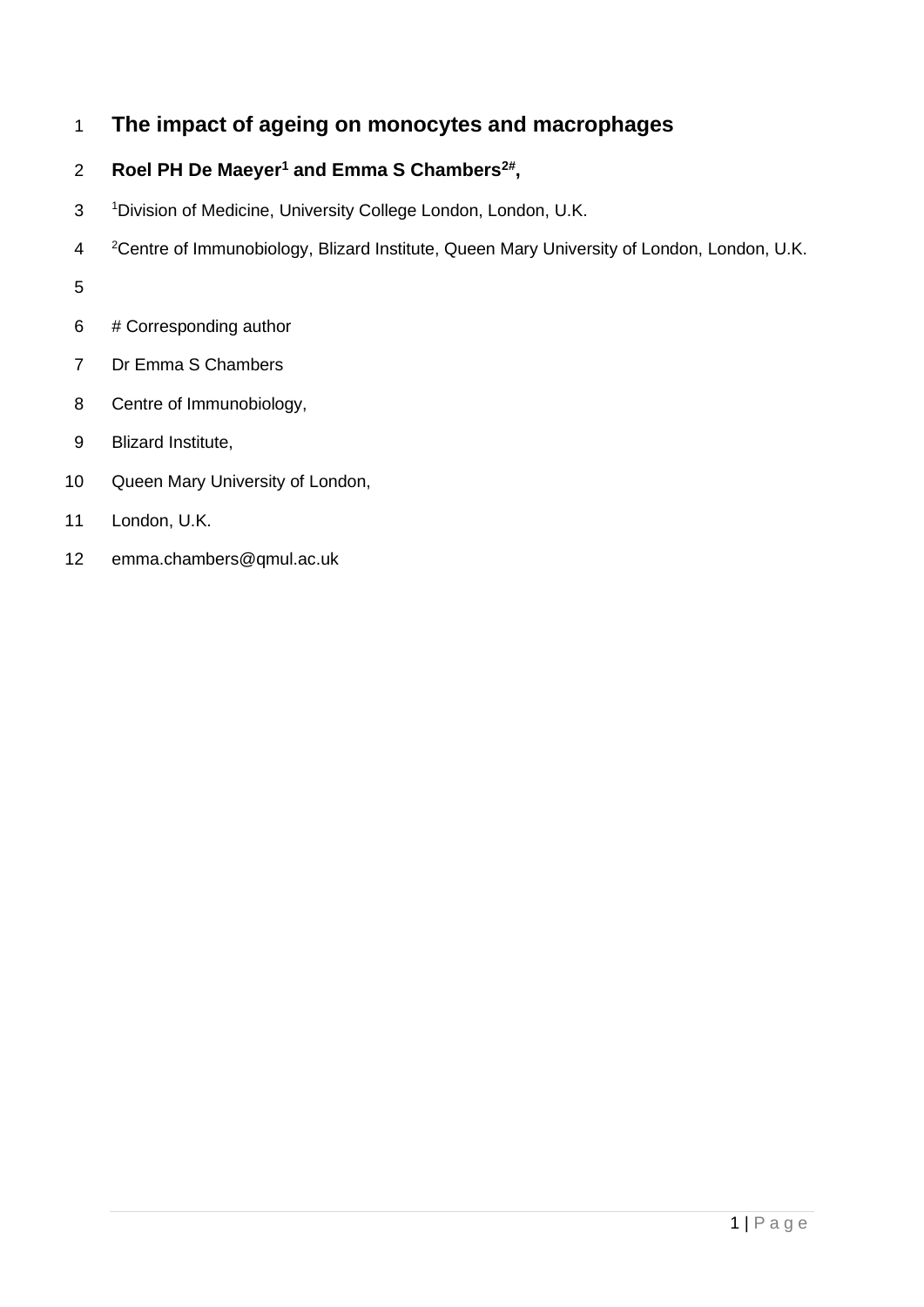# **Abbreviations:**

| 14 | β-galactosidase                                                               | $- \beta$ -gal       |
|----|-------------------------------------------------------------------------------|----------------------|
| 15 | Cyclooxygenase 2                                                              | $-COX2$              |
| 16 | C Reactive protein                                                            | - CRP                |
| 17 | Dasatinib and Quercetin                                                       | $-D+Q$               |
| 18 | Dendritic cells                                                               | - DCs                |
| 19 | Interferon                                                                    | - IFN                |
| 20 | IFN regulatory transcription factor                                           | $-$ IRF8             |
| 21 | Giant cell arteritis                                                          | - GCA                |
| 22 | Lipopolysaccharide                                                            | - LPS                |
| 23 | Micro RNA                                                                     | - miR                |
| 24 | Pattern recognition receptors                                                 | - PRRs               |
| 25 | Polymyalgia rheumatica                                                        | - PMR                |
| 26 | Prostaglandin 2                                                               | $-$ PGE <sub>2</sub> |
| 27 | Retinoic acid-inducible gene I                                                | - RIG-I              |
| 28 | Respiratory syncytial virus                                                   | - RSV                |
| 29 | S-(2,3-bis(palmitoyloxy)-(2-RS)-propyl)-N-palmitoyl-(R)-Cys-(S)-Ser-(S)-Lys4- |                      |
| 30 | OH, trihydrochloride                                                          | - Pam3Cys            |
| 31 | Mammalian target of rapamycin complex 1                                       | - TORC1              |
| 32 | Tumor necrosis factor receptor-associated factor 3 - TRAF3                    |                      |
| 33 | Toll-like receptors                                                           | - TLRs               |
| 34 | Varicella-Zoster virus                                                        | - VZV                |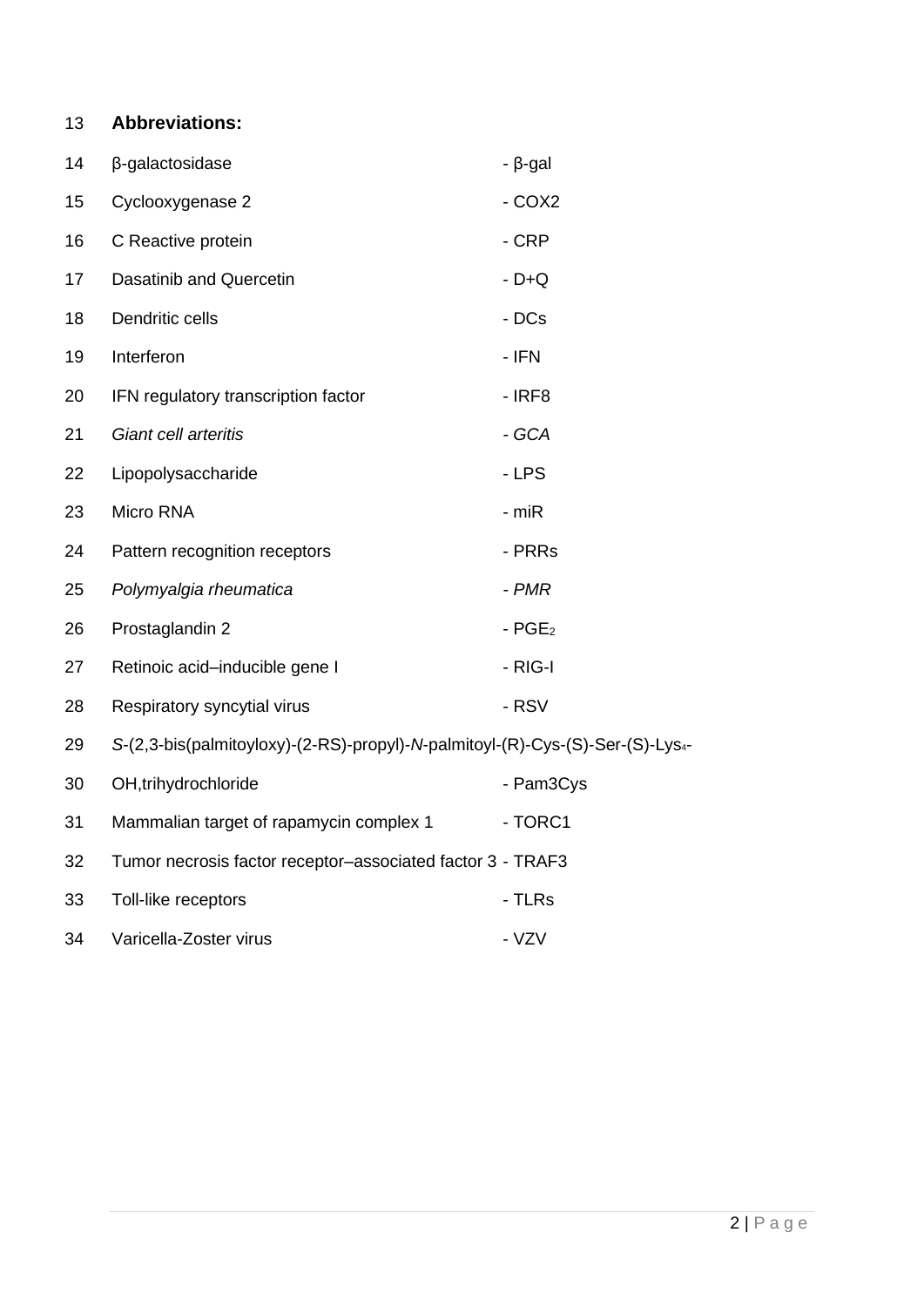# **Abstract**

 Ageing is a global burden. Increasing age is associated with increased incidence of infections and cancer and decreased vaccine efficacy. This increased morbidity observed with age, is believed to be due in part to a decline in adaptive immunity, termed immunosenescence. However not all aspects of immunity decrease with age as ageing presents with systemic low grade chronic inflammation, characterised by elevated concentrations of mediators such as IL-6, TNFα and C Reactive protein (CRP). Inflammation is a strong predictor of morbidity and mortality, and chronic inflammation is known to be detrimental to a functioning immune system. Although the source of the inflammation is much discussed, the key cells which are believed to facilitate the inflammageing phenomenon are the monocytes and macrophages. In this review we detail how macrophages and monocytes phenotype and function change

 with age. The impact of ageing on macrophages includes decreased phagocytosis and immune resolution, increased in senescent-associated markers, increase inflammatory cytokine production, and reduced autophagy and decrease in TLR expression. With 49 monocytes there is an increase in circulating CD16<sup>+</sup> monocytes, decreased type I IFN production, and decreased efferocytosis. In conclusion, we believe that monocytes and macrophages contribute to immunosenescence and inflammageing and as a result have an important role in defective immunity with age.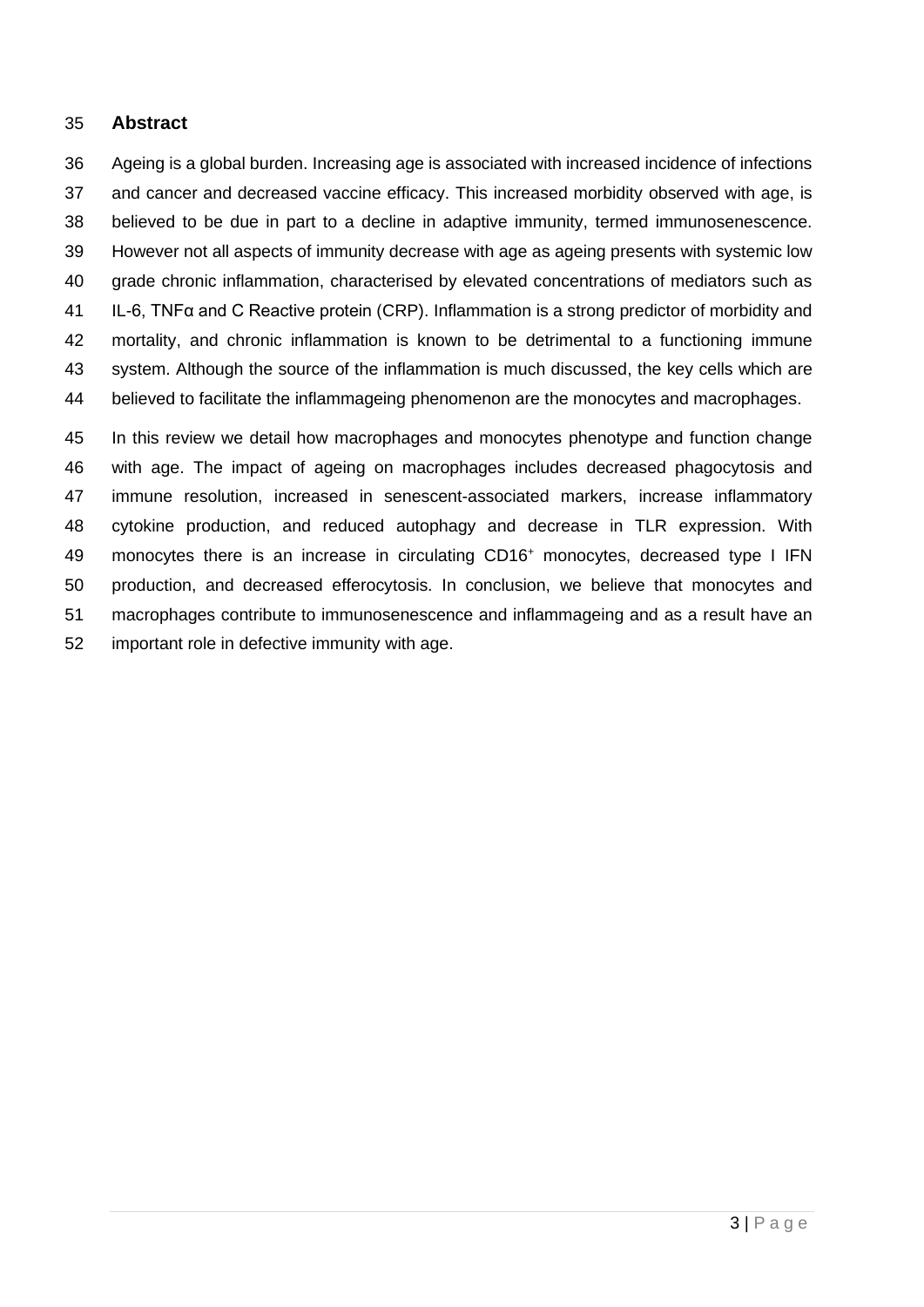#### **Introduction**

 Ageing populations are becoming a global trend [\(1\)](#page-19-0), however increasing lifespan is outstripping health-span. This results in people living longer with chronic health conditions, adversely impacting on quality of life. Older adults are at increased risk of hospitalisation and death from primary infections such as influenza [\(2\)](#page-19-1), reactivation of latent infections such as shingles caused by Varicella-Zoster virus (VZV) [\(3\)](#page-19-2), and are often living with chronic inflammatory diseases such as type 2 diabetes and rheumatoid arthritis. Although four vaccinations (Influenza, tetanus-reduced diphtheria-acellular pertussis [TdaP], Pneumococcal, and Herpes Zoster) are recommended for older individuals (>65 years) in the UK, vaccine efficacy decreases significantly with age [\(4-6\)](#page-19-3).

 All these age-related changes suggest that there are alterations in immunity which result in poorer antigen-specific immunity and worse vaccine efficacy. To date the majority of the research has focussed on the adaptive immune system which has been reviewed extensively [\(7,](#page-19-4) [8\)](#page-19-5). Although T and B cell changes are important in ageing, there is clearly also a role for innate immune cells. In this review we discuss age-related inflammation and how monocytes and macrophages contribute to these inflammatory processes. We then focus on what defines monocytes and macrophages, then what changes occur in these cells with age, and how this underlies diseases commonly associated with ageing.

# **Inflammation and ageing**

 Ageing is arguably primarily characterised by the accumulation of cells which have undergone the process of permanent cell cycle arrest, termed senescence [\(9\)](#page-19-6). Senescence can occur in all cells in the body, meaning that all tissues can contain senescent cells. Structural stromal cells, such as fibroblasts, show high levels of senescence with age. In the immune system, senescence has been shown in multiple cell types including macrophages and T cells [\(10-12\)](#page-19-7). However there is evidence, certainly in T cells, that what has been defined as senescence can be reversed with the addition of p38 MAP kinase inhibitors, begging the question if this is proper senescence or indeed if senescence is not always a state of permanent cell cycle arrest [\(12\)](#page-19-8). Senescence occurs as a result of irreparable cellular insults, such as excessive DNA damage, telomere erosion, or oxidative stress [\(13\)](#page-19-9). Senescent stromal cells do not divide and are apoptosis resistant [\(14\)](#page-19-10). They can be characterized by the expression of the CDK inhibitors p16INK4A and/or p21, telomere associated γH2AX foci and/or β-galactosidase expression. However, there is no one definitive marker of senescence and this subject has been reviewed extensively elsewhere [\(13\)](#page-19-9).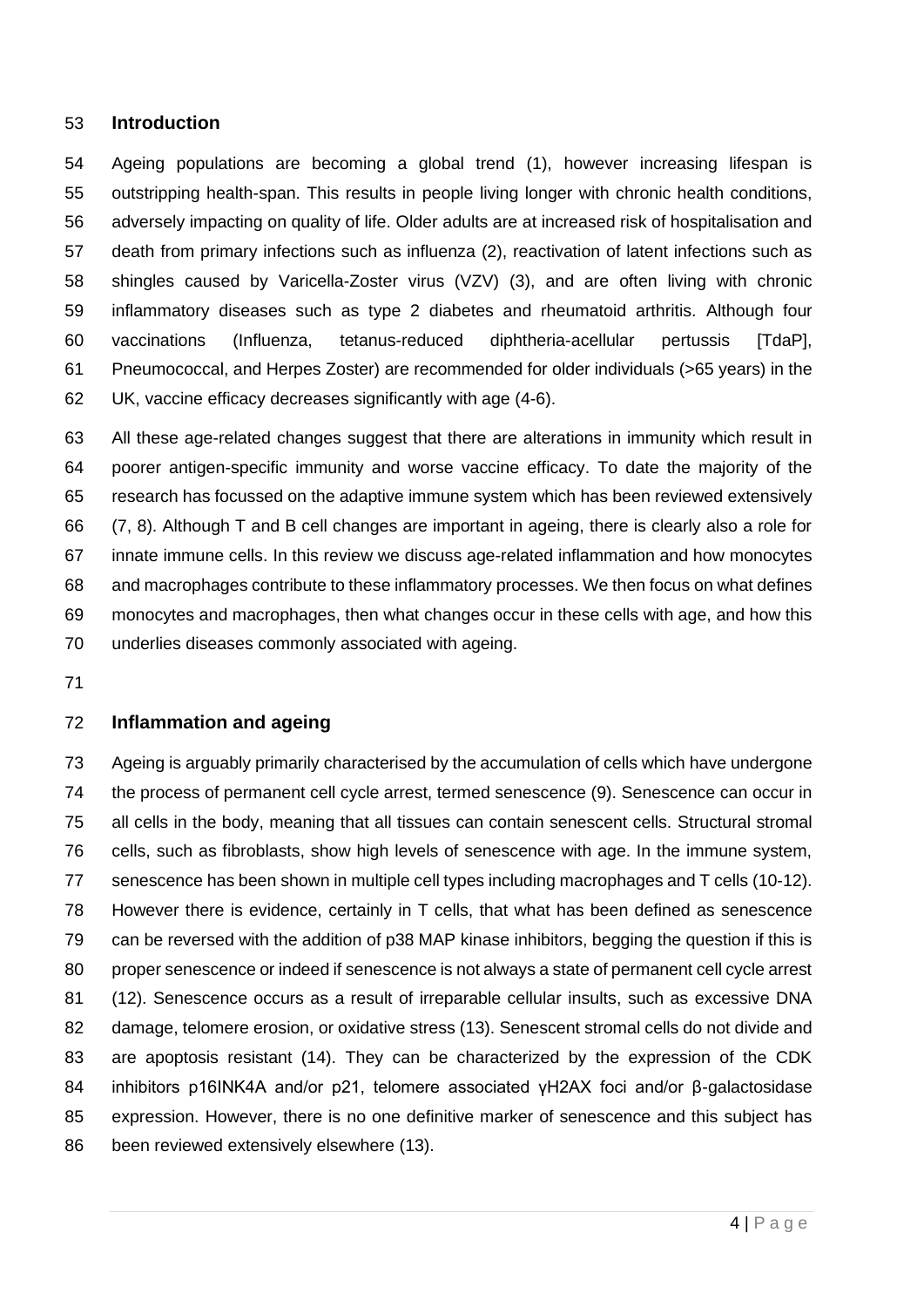Systemic increases in senescent cells are closely linked to age-related pathology and inflammageing, the chronic low-grade inflammation observed with age in humans [\(15\)](#page-20-0). Senescent cells themselves secrete a raft of inflammatory mediators, termed the senescence associated secretory phenotype (SASP) [\(16\)](#page-20-1). The SASP can drive paracrine senescence perpetuating an increasingly senescent and inflammatory tissue environment [\(17\)](#page-20-2). Importantly, while the SASP is a profound source of inflammatory mediators, it does not encompass all mediators that are increased with age.

 Inflammageing is characterised by an increase in circulating inflammatory mediators such as C Reactive protein (CRP), Interleukin (IL)-6 and Tumour Necrosis Factor (TNF)α [\(18\)](#page-20-3). Although acute inflammation is important for clearance of infection or facilitating wound healing, it is becoming increasingly clear that chronic inflammation is detrimental to a functioning immune response. Indeed older people who have elevated circulating IL-6, CRP, TNFα, IL-1β or inflammasome-related genes have higher chance of all-cause mortality [\(19-](#page-20-4) [21\)](#page-20-4). Conversely, lower levels of inflammatory cytokines in the peripheral blood correlate with good health outcomes, longevity, and reduced risk of death of older adults [\(22\)](#page-20-5). Not all older people age similarly - one such example is frailty, which is the individuals biological age rather than chronological, and is considered to be an excellent guide for establishing the health of the individual. Inflammation is a strong predictor for frailty, and those older individuals who are most frail have highest levels of circulating CRP, IL-6 and IL-8 [\(23\)](#page-20-6). In addition, excessive inflammation has been shown to reduce vaccine efficacy [\(24,](#page-20-7) [25\)](#page-20-8), antigen-specific immunity [\(26\)](#page-20-9) and increased immunoregulatory mechanisms to combat the increased inflammation [\(27\)](#page-21-0).

 The source of the inflammatory cytokine production during ageing is believed to be multi- factorial. SASP is an obvious contributor to this, but additional mechanisms have been proposed. Geriatric mice have been shown to have increased gut permeability which results in bacterial lipopolysaccharide (LPS) leakage into the blood stream and activation of mononuclear phagocytes via binding to Toll-like receptor (TLR)4 [\(28,](#page-21-1) [29\)](#page-21-2). Older adults exhibit increased visceral adiposity; visceral fat is an inflammatory site as infiltrating immune cells, including mononuclear phagocytes, secrete a raft of inflammatory mediators [\(30\)](#page-21-3). Additionally, aged mice have elevated damage-associated molecular patterns (DAMPs), suggesting that human ageing may also lead to increased DAMP production [\(31\)](#page-21-4). DAMPS bind to a range of 118 pattern recognition receptors (PRRs) on innate cells leading to a cascade of inflammatory cytokine production. Finally, the most recent proposed mechanism for increased inflammation with age is a failure of inflammatory resolution in older adults. The onset of inflammation is a highly active process, involving multiple cell types and mediators. We now appreciate that switching off inflammation is an equally involved process with distinct signalling and effector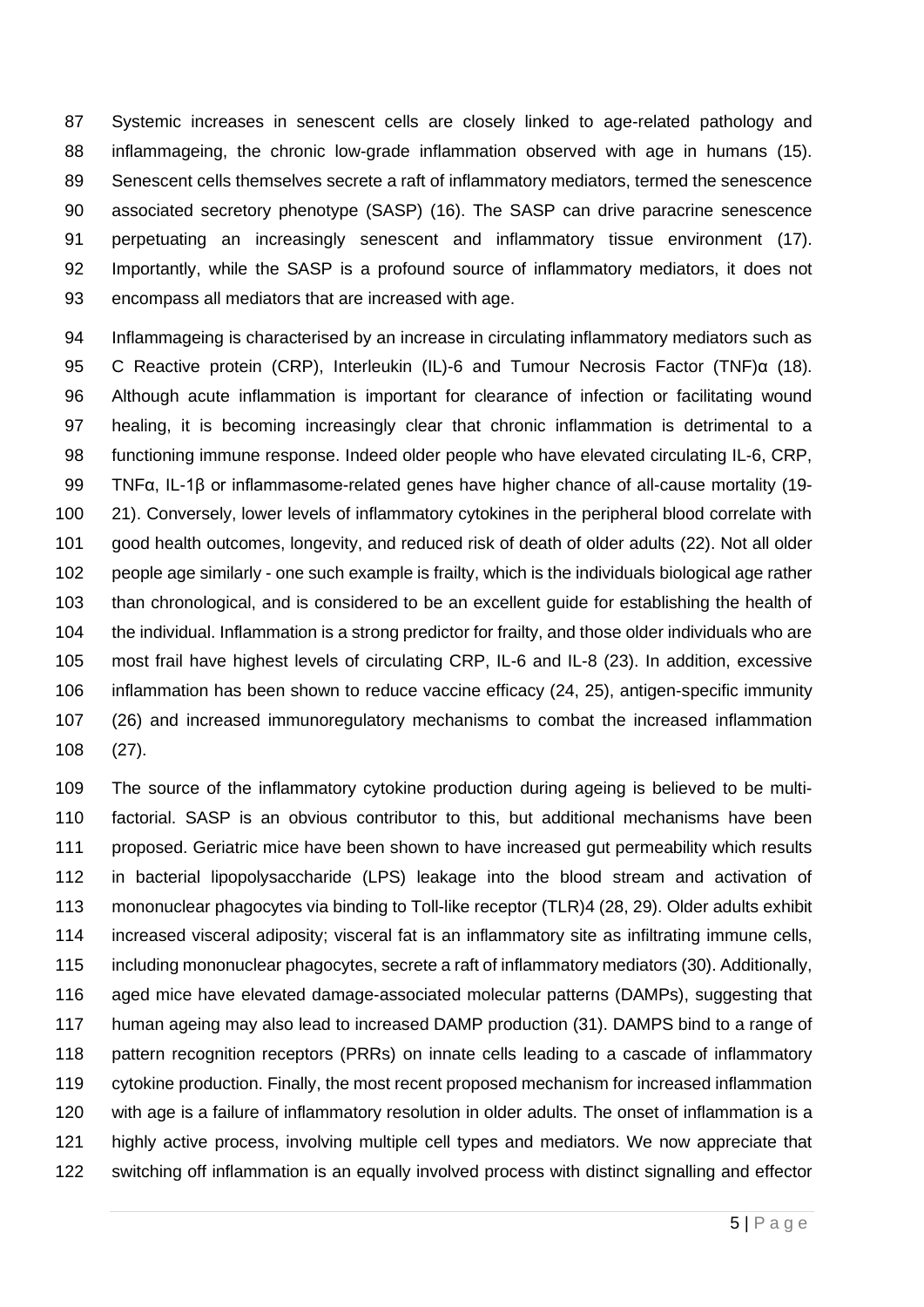pathways all of which impact downstream immune responses [\(32\)](#page-21-5). We recently showed that although the onset of inflammation is similar between old and young, the resolution of inflammation was defective in older people leading to a prolonged inflammatory response [\(33\)](#page-21-6). Mononuclear phagocytes, consisting of monocytes and macrophages, were unable to engulf apoptotic immune cells following an inflammatory insult. This resulted in an accumulation of apoptotic cells, cellular debris, and mononuclear phagocytes that did not switch to a pro- resolution phenotype. Ultimately this kind of mechanism, of failed resolution, might underlie chronic inflammation such as that seen in aged people [\(33\)](#page-21-6).

 When Franceschi and colleagues coined the term inflammageing in 2000 [\(15\)](#page-20-0), they suggested the root of age-related chronic inflammation was chronic activation of the macrophage. Whilst more recent data suggests that macrophages are not the sole source of inflammageing, it is clear that monocytes and macrophages are the central component in initiating the phenomenon. Although the effect of ageing on monocyte and macrophages has been studied and will be discussed in detail in this review, there are clearly facets of ageing in this context that are poorly understood. The focus of this review is an overview of the current knowledge of the impact of ageing on monocytes and macrophages, and how these cells can contribute to the inflammageing. In addition, this review will highlight areas of monocyte and macrophage 140 biology where more research is required.

# **Macrophages**

#### *Macrophage phenotype and function*

 Macrophages are tissue resident cells known for phagocytosis, their name being derived from 145 Greek meaning "big eaters", first coined by Eli Metchnikoff in the late 19<sup>th</sup> century. He observed this population of cells in starfish larvae which had been pierced by tiny thorns going on to show that macrophages and the process of phagocytosis formed the "essence" of inflammation [\(34\)](#page-21-7). However, even following Metchnikoff's Nobel prize in 1908 [\(35\)](#page-21-8), the macrophage had long been undervalued and underexplored in favour of work on the more high profile adaptive/humoral immune system. Only recently has research on macrophages increased in intensity and great strides have been made in understanding these complex cells [\(36\)](#page-21-9). Macrophages express a broad range of PRRs, such as TLRs, that when triggered initiate an inflammatory signalling cascade. They are capable of ingesting a host of targets ranging from bacteria to apoptotic cells, thorns to tattoo ink, and grapple with helminths [\(37-39\)](#page-21-10). This shows how important macrophages are in immune responses, both in terms of clearing infectious agents and subsequently cleaning up the debris caused by inflammation and infection.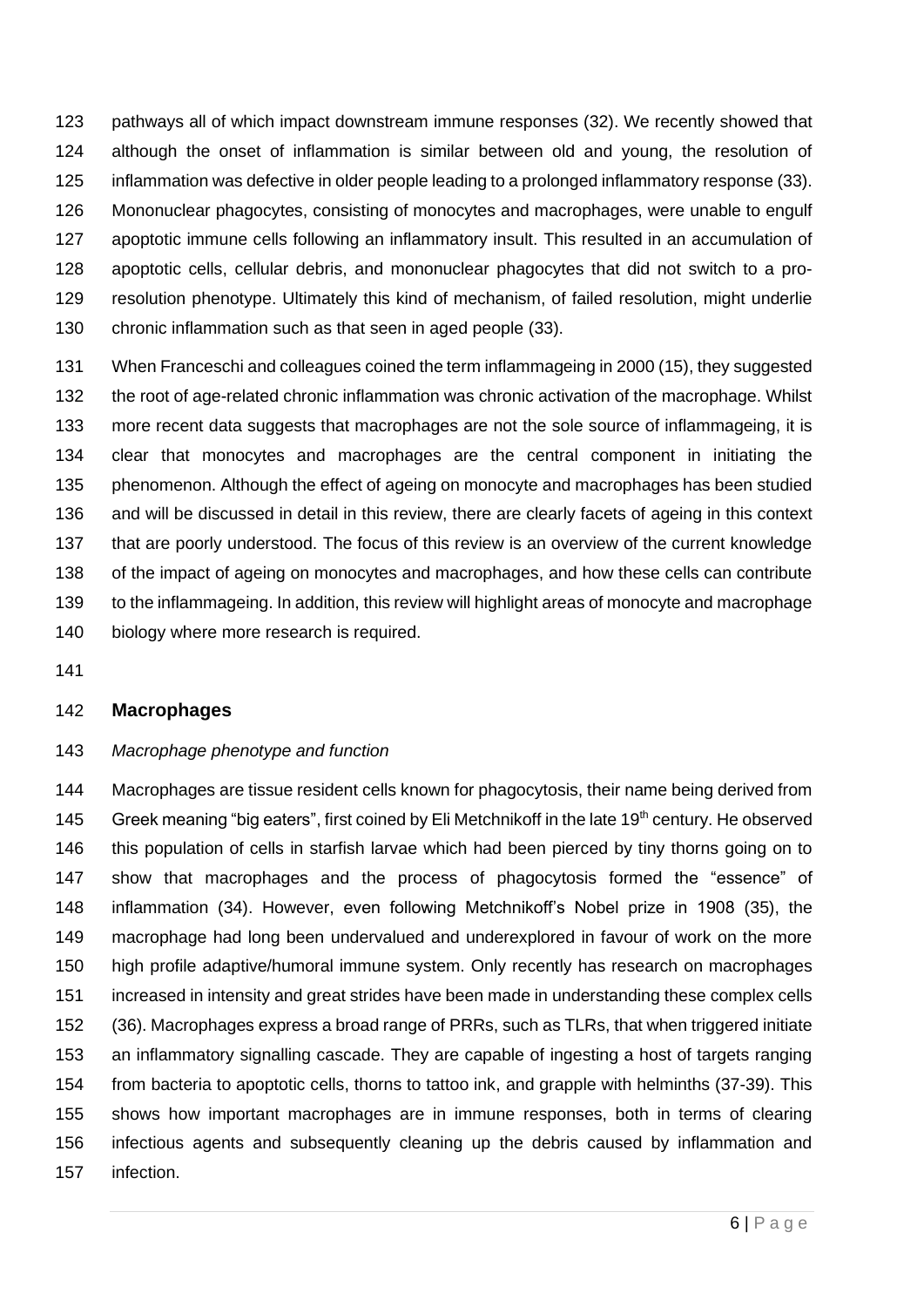Protean in their function, macrophages exhibit a high level of phenotypic plasticity with phenotypes historically being categorised based on *in vitro* models using discrete stimuli. Macrophages (and often monocyte-derived cells) exposed to the pro-inflammatory mediators interferon-γ and LPS are characterised as having the classically activated, pro-inflammatory M1 phenotype based on their release of cytokines such as TNFα, IL-1β, and IL-12 as well as their increased reactive oxygen species (ROS) production [\(40\)](#page-21-11). Stimulation of macrophages using IL-4 or IL-10 results in alternative activation, or M2 type polarization, characterized by the release of anti-inflammatory and tissue repair molecules [\(41\)](#page-21-12). *In vivo*, however, macrophages (and monocytes) display mixed phenotypes and are not completely polarised as described by the *in vitro* classification of M1/M2 [\(42,](#page-22-0) [43\)](#page-22-1). Therefore, this nomenclature must be used with caution as it belies the complexity of macrophages phenotypes *in vivo*. As such this review will attempt to discuss macrophages in the context of their tissue environment and/or specific activating stimuli rather than describing them simply as M1 and M2 macrophages.

 We now understand that macrophages are also key players in tissue homeostasis. Macrophages interact with the cells around them to maintain order and rapidly remove potentially hazardous debris [\(39\)](#page-21-13). This mechanism is also used to bring about immune resolution and restore tissues to their homeostatic states while providing an environment conducive to immune memory [\(44,](#page-22-2) [45\)](#page-22-3). Finally, different types of macrophages have very specific tissue functions, for example, microglia help orchestrate neuronal connectivity by 178 pruning synapses [\(46\)](#page-22-4), bone marrow macrophages enucleate erythroblasts during erythrocyte development [\(47\)](#page-22-5) and splenic red pulp macrophages phagocytose and clear damaged erythrocytes [\(48\)](#page-22-6).

 The origins of tissue resident macrophages and their development have been extensively reviewed recently [\(36,](#page-21-9) [49-51\)](#page-22-7). The original dogma proposed that monocytes were recruited to tissues where they subsequently differentiated into macrophages [\(52\)](#page-22-8). This does indeed happen, for example in the gut or the dermis [\(53,](#page-22-9) [54\)](#page-22-10). It has been shown in mice that embryonic precursors seeded in the intestine underwent *in situ* proliferation, during the 186 neonatal period they were subsequently replaced by an influx of  $Ly6C<sup>+</sup>$  monocytes instructed by the local tissue environment and microbiota to differentiate into macrophages [\(53\)](#page-22-9). However, other mouse studies have observed that in other tissues, such as in the brain, lung and epidermis, macrophages are exclusively embryonically derived [\(36\)](#page-21-9). To add further complications to the field of macrophage ontogeny, murine studies have shown that there are situations where monocytes can temporarily replace embryonically derived macrophages when there is a deficit in the cell number due to an inflammatory event, to allow time for the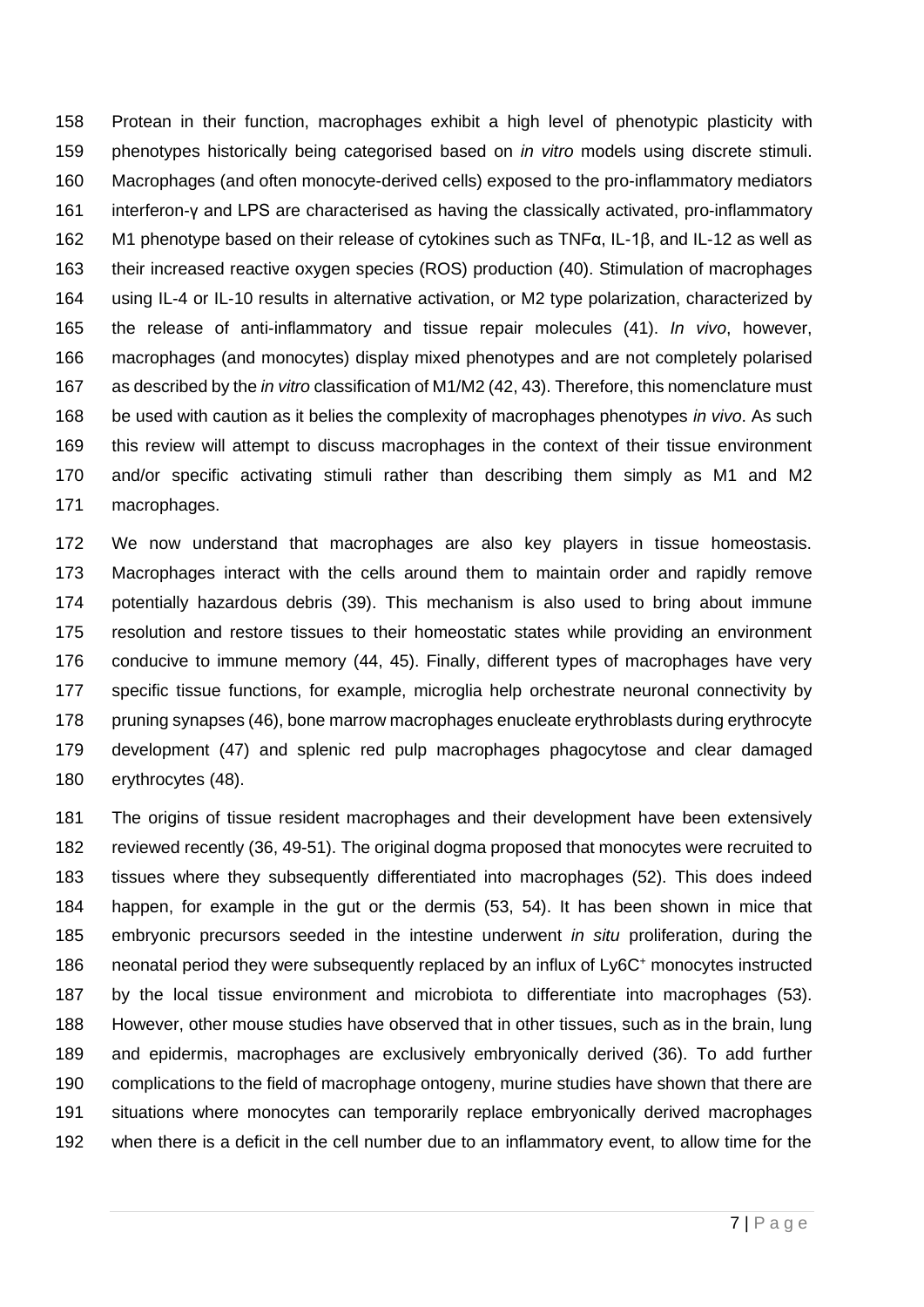macrophage populations to proliferate [\(55\)](#page-22-11). Unfortunately, data on whether this occurs in aged mice or humans are lacking.

 Macrophage ontogeny is therefore tissue dependent for reasons that are not yet entirely clear. Each tissue imprints function upon the macrophage irrespective of whether it is embryonically derived or monocyte-derived, thus meaning that each tissue has unique macrophage populations [\(56\)](#page-23-0). Furthermore, we have to acknowledge that macrophage heterogeneity, even within specific tissues, is greater than previously appreciated [\(36\)](#page-21-9).

# *Macrophages and ageing*

 Here follows a discussion of what is known with regards to macrophages during ageing. Ageing results in a plethora of phenotypic and functional changes in macrophages, reliant upon tissue residency, metabolic state, senescence, and multiple other factors. These will be discussed in turn and are summarised in Figure 1.

# *Macrophage number and phenotype*

 Geriatric mice (24-28 months old) have elevated numbers of macrophages in the spleen and bone marrow as compared to young mice [\(57\)](#page-23-1). This contradicts a study performed on human 210 bone marrow, where no significant difference in the number of  $CD68<sup>+</sup>$  macrophages throughout adult life is observed. Interestingly, bone marrow in children and young adults (<19 years of age) contains significantly more macrophages as compared to adults [\(58\)](#page-23-2). Further 213 analysis of these macrophages has identified an increased frequency of  $CX<sub>3</sub>CR1$  expressing macrophages and conversely a reduction of Ly6C<sup>+</sup> macrophages in old mice compared to young [\(57\)](#page-23-1). The alteration in these two markers suggests a skewing towards a more anti- inflammatory, pro-angiogenic phenotype of macrophage. Indeed, macrophages from old mice are more proangiogenic as compared to young macrophages [\(59\)](#page-23-3). When adherent splenocytes (presumed to be myeloid cells) are removed from aged mice, they exhibit a reduced capacity to undergo classical *in vitro* polarization into M1- or M2-like macrophages. However, as mentioned previously, characterising macrophages as M1 and M2 is a little 221 outdated and it has certainly become more apparent that macrophages are instructed on their 222 function based on the tissue environment in which they are found. Further analysis suggests that it is not due to an inherent defect in the macrophages, but rather due to the 'old' environment in the mice which prevents the macrophage differentiation [\(60\)](#page-23-4).

*Changes in tissue environment with age impacting on macrophage function*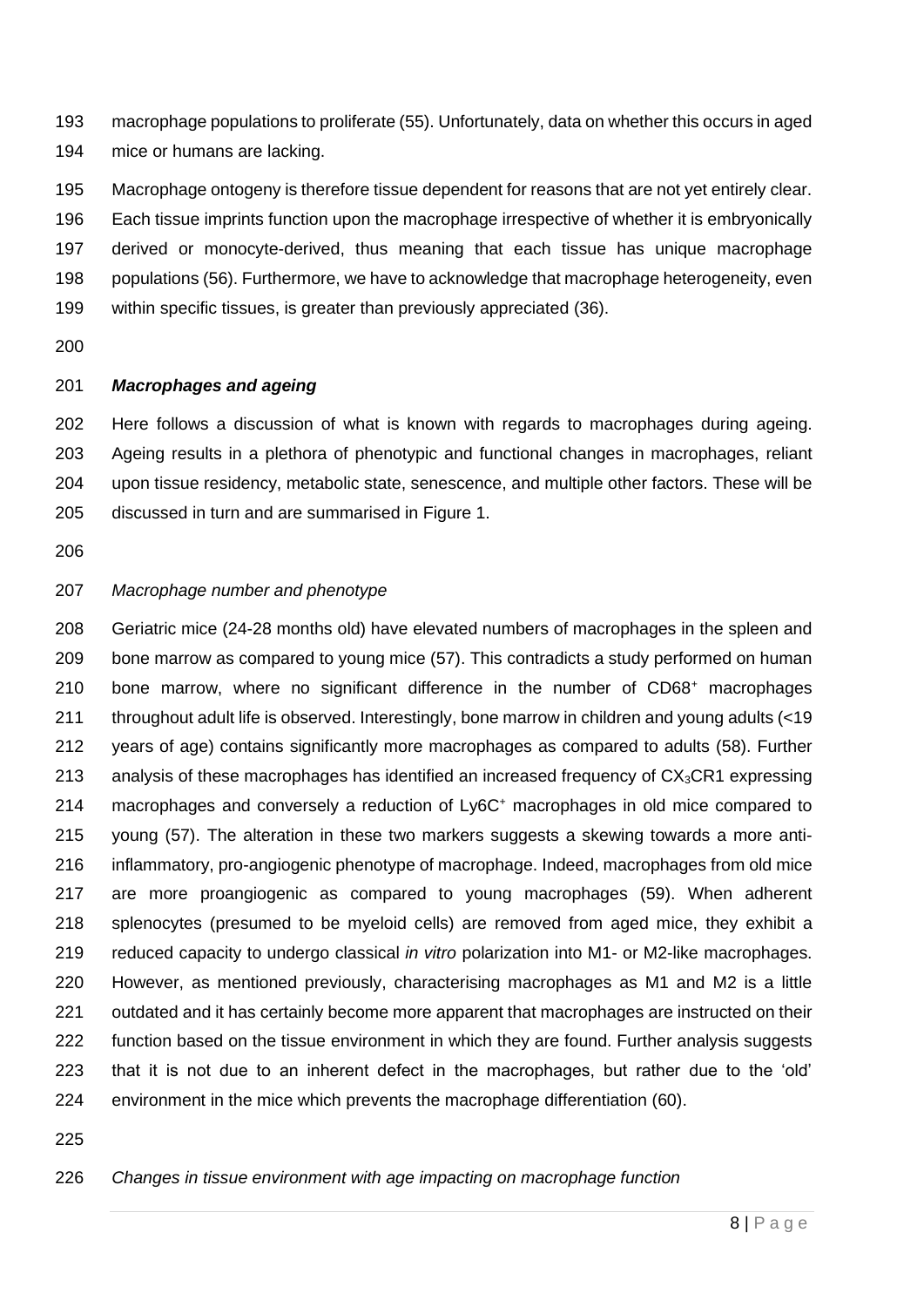Studies in aged humans have found that the composition of the microbiome changes over time. For example, the prevalence of *Bifidobacterium* and *Lactobacillus* species decreases with age, whereas the numbers and diversity of *Bacteroides, Clostridia* and *Fusobacteria* increased [\(61\)](#page-23-5). It has been postulated that the reason for this change in microbiota is increased gut permeability and subsequently elevated levels of LPS found in the gut and 232 plasma of aged mice [\(29\)](#page-21-2). More recently it was shown that the gut does indeed become more permeable in aged mice, resulting in more circulating LPS. This ultimately leads to an increase in systemic, but low grade, inflammation in aged mice, akin to inflammageing seen in humans [\(29\)](#page-21-2).

 This LPS-driven chronic inflammation in geriatric mice is reflected in increases in circulating 237 inflammatory cytokines such as  $TNF\alpha$ . Indeed,  $TNF\alpha$  deficiency or blockade protects from age-related inflammation and changes in the microbiota in mice [\(28\)](#page-21-1). Elevated pro- inflammatory mediators have profound and negative effects on peritoneal and bone marrow- derived macrophages by reducing their capacity to ingest and clear bacteria further perpetuating an inflammatory phenotype [\(28\)](#page-21-1). Interestingly mice that were kept in a germ-free environment did not develop age-dependent inflammation and had preserved macrophage function [\(28\)](#page-21-1). It was recently shown that intestinal alkaline phosphatase activity declines in aged mice and humans. In mice, this decline resulted in increased liver dysfunction, increased portal vein TNFα levels, and a significant increase in circulating pro-inflammatory cytokine concentrations produced by bone marrow-derived macrophages [\(62\)](#page-23-6). In humans, the increase 247 in gut microbiome variability with age correlates with IL-6, IL-8 and CRP in the serum, implying that similar dysbiosis occurs in older adults [\(63\)](#page-23-7).

 In the murine lung, the resident alveolar macrophage population changes dramatically with age, with macrophage numbers declining and studies finding in excess of 3,000 genes being altered in young compared to aged mouse lungs [\(64\)](#page-23-8). Amongst the affected genes were scavenging receptors such as CD204 [\(64\)](#page-23-8), and macrophage receptor with collagenous structure (MARCO) [\(65\)](#page-23-9), which impacts bacterial phagocytosis and efferocytosis of apoptotic neutrophils, adversely affecting inflammatory responses.

 *Candida albicans* challenge in the skin of older adults results in reduced production of TNFα, 256 IL-6 and IFN- $\gamma$  by CD163<sup>+</sup> dermal macrophages, as compared to younger people [\(66\)](#page-23-10). However, TLR1/2 and TLR 4 stimulation *in vitro* of isolated skin macrophages showed similar TNFα production between young and old adults [\(66\)](#page-23-10). These data highlight that changes in the tissue environment with age can dictate macrophage function and studying macrophages in isolation is insufficient to give the whole picture.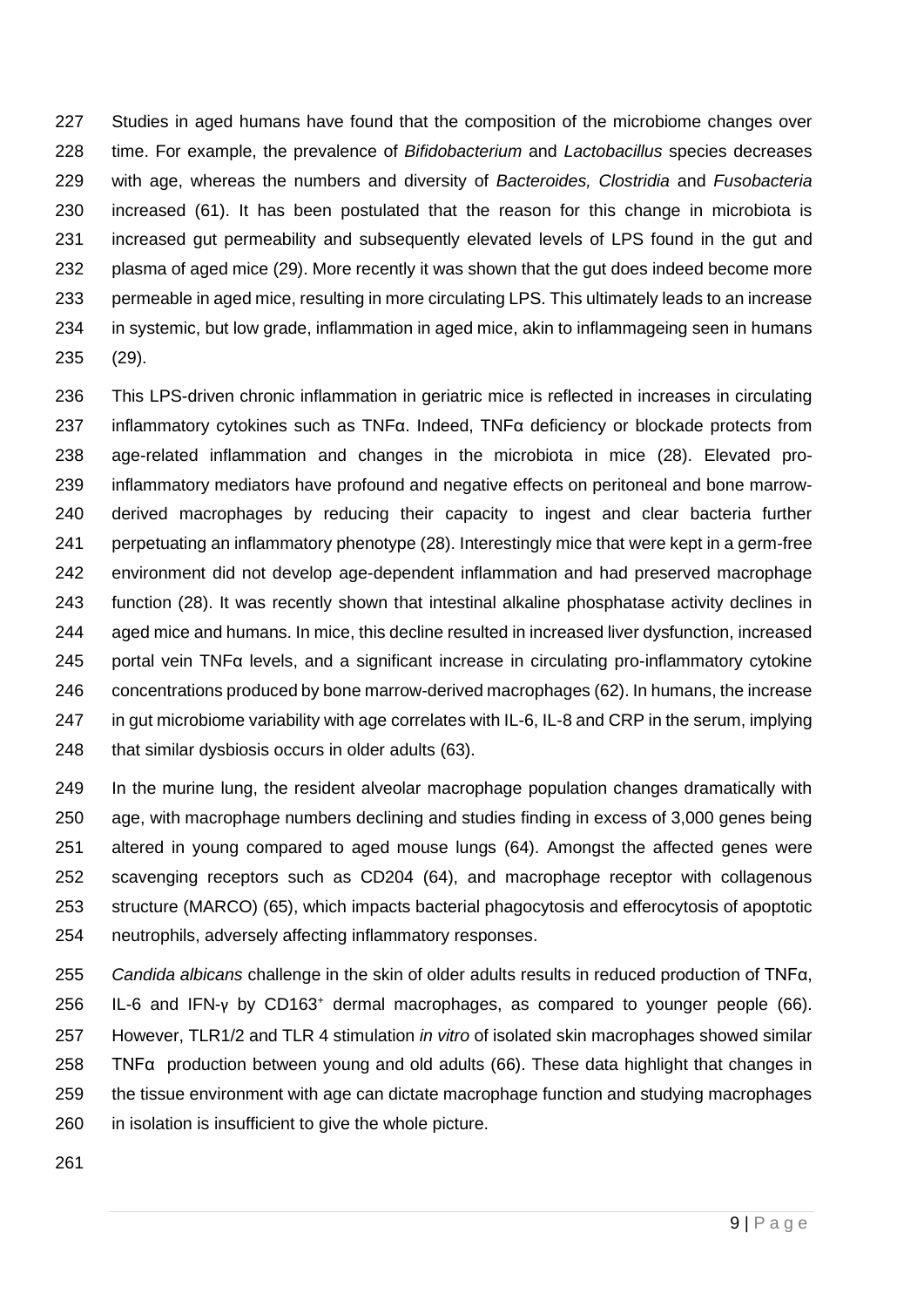#### *Macrophage senescence*

 Many macrophage populations proliferate to maintain their numbers and as such have the potential to undergo cellular senescence. Microglia, one of the resident macrophage populations in the brain, are exclusively yolk sac-derived, capable of lifelong self-renewal have been reported to undergo senescence with age. Indeed, senescent macrophages have been proposed to contribute to age-dependent neurological dysfunction [\(67\)](#page-23-11). Limited evidence of 268 the SASP has been found by way of elevated IL-1 $\beta$ , IL-6 and TNF $\alpha$  in aged rat and murine brains [\(68-71\)](#page-24-0). While clearly not seen in all models, this suggests chronic microglial activation as a result of sustained aberrant inflammasome formation occurring with age [\(72,](#page-24-1) [73\)](#page-24-2). It should be noted that microglia priming is associated with peripheral immune challenge such as from surgical stress meaning events in the periphery could contribute to increased activation and senescence in the brain.

 The peritoneum of aged mice contains macrophages expressing markers of senescence including p16 and β-galactosidase (β-gal). The increase in expression of these markers was due to bystander senescence from adjacent senescent stromal cells [\(74\)](#page-24-3). However, the authors do not categorise these macrophages as senescent themselves. Indeed,  $β$ -gal<sup>+</sup> foamy macrophages have been detected in atherosclerotic plaques in mice and p16-targeted depletion removed these cells, indicating atherosclerotic plaque macrophages exhibit signs of senescence [\(75\)](#page-24-4). Other studies in aged mice show no effect of senolytic treatment of macrophage numbers in atherosclerotic plaques [\(76\)](#page-24-5). Obesity-induced adipose tissue senescence results in monocyte recruitment and ultimately increased macrophage accumulation [\(77\)](#page-24-6). Intriguingly this accumulation occurs in humans and can be reversed using senolytic treatment (Dasatinib and Quercetin, D+Q) [\(78\)](#page-24-7). However, while D+Q treatment 285 successfully reduced epidermal p16<sup>+</sup> cell numbers, this decrease could not be attributed to Langerhans cell clearance, or recruitment of macrophages into the epidermis [\(78\)](#page-24-7). 287 Furthermore, D+Q treatment in aged mice did not affect  $CD68<sup>+</sup>$  macrophage numbers in adipose tissue explants, regardless of their p16 expression [\(79\)](#page-24-8). A potential confounder in this work is that β-gal is expressed in the lysosomes of macrophages when they are undergoing phagocytosis, meaning that β-gal is not an accurate marker of senescence in macrophages [\(80,](#page-25-0) [81\)](#page-25-1).

 P16 expression is seen in bone marrow-derived macrophages where it suppresses IL-6 (but not TNFα) production by degrading IL-1R-associated kinase 1 [\(82\)](#page-25-2). This finding was directly 294 contradicted in another model using bone marrow-derived macrophages where  $p16<sup>-/-</sup>$ 295 macrophages secrete significantly less IL-6 compared to  $p16^{+/+}$  cells, both basally and following LPS stimulation, instead resembling M2-like macrophages [\(83\)](#page-25-3). Ablating p16<sup>+</sup> cells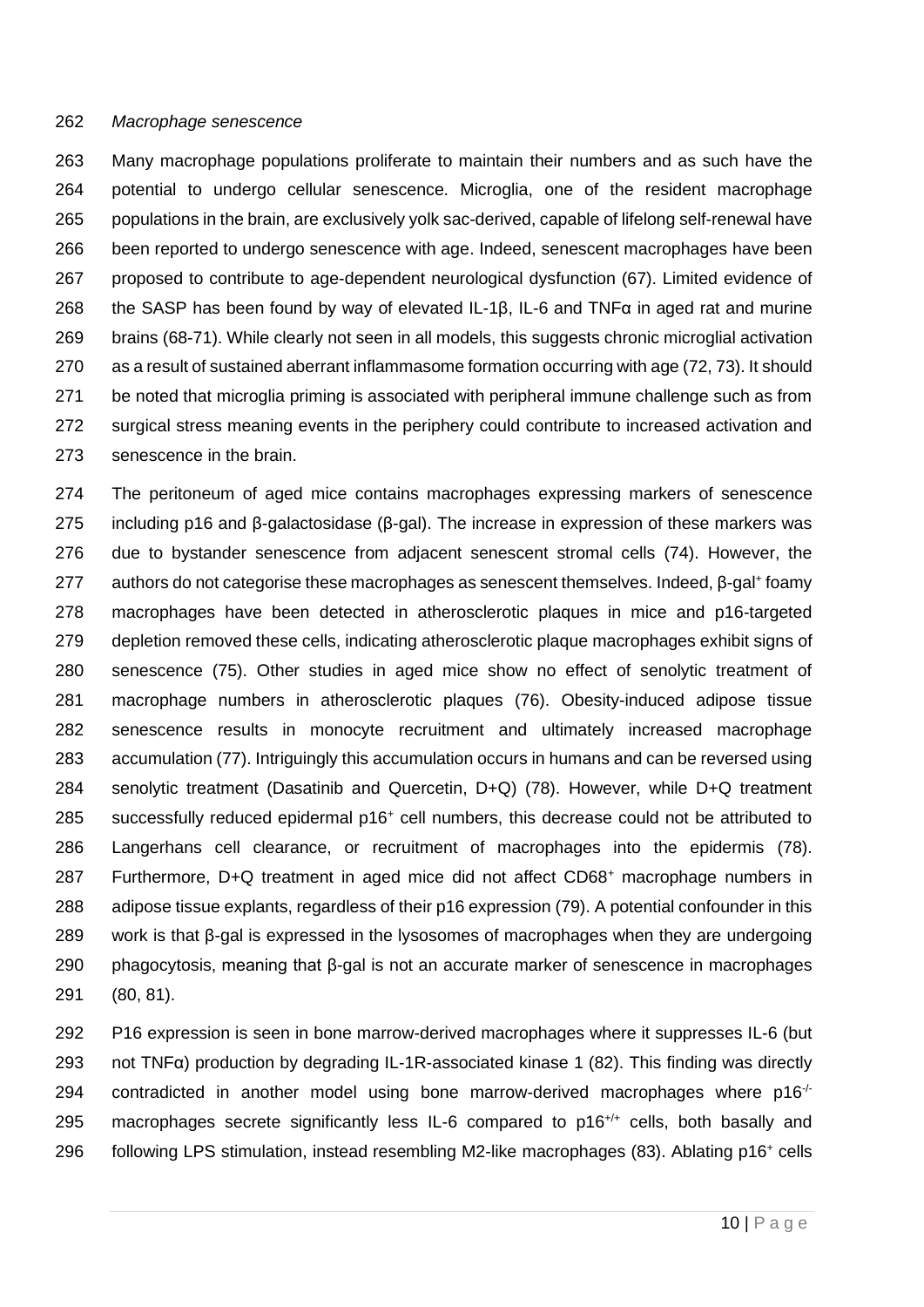could therefore also target macrophages, which may be advantageous in the context of atherosclerosis [\(75\)](#page-24-4), but could be disadvantageous in other contexts.

#### *Inflammatory cytokine production:*

 Most of the focus of macrophage work has been on their role in orchestrating inflammatory responses. As discussed previously, there is increased TNFα and IL-6 produced from aged mouse peritoneal macrophages in response to LPS and *S. pneumoniae [\(28\)](#page-21-1)*. Aged microglia also secrete more proinflammatory cytokines such as IL-6 and TNFα in response to TLR stimulation as compared to young [\(84\)](#page-25-4). This is in contrast to another study on splenic and thioglycolate-elicited peritoneal macrophages which found that there was reduced TLR expression in aged macrophages, which, as when stimulated with TLR stimuli they had reduced proinflammatory cytokine production in old as compared to young [\(85\)](#page-25-5). Perhaps the differences observed between these studies could reflect the differences between different tissue resident macrophages. One such study showed that there was elevated Cyclooxygenase 2 (COX2) expression and subsequent Prostaglandin 2 (PGE2) production from aged macrophages as compared to young [\(11,](#page-19-11) [86\)](#page-25-6), and that this expression of COX2 correlated with increased expression of inflammatory cytokines such as TNFα and IL-6. This increase in COX2 is believe to be due to a higher rate of transcription, rather than transcript stability [\(87\)](#page-25-7). While pathways like COX-2 and p38 MAP kinase are implicated in altered cytokine production in geriatric mice and older humans, there has not been much of a concerted effort to explain why these pathways change with age. It is likely that, as with most macrophage function, the tissue microenvironment will influence cytokine production. However, it is equally possible that changes in macrophage metabolism and phagocytic ability underlie these changes, and what we are seeing in terms of cytokine release is the result of other issues.

#### *Phagocytosis*

 In aged mice it has been observed that there is reduced wound healing compared to younger mice, a difference attributed to reduced phagocytic capacity of macrophages collected from old mice as compared to young [\(88-90\)](#page-25-8). Defects in phagocytosis in older macrophages have also been shown in other studies which demonstrated reduced clearance of apoptotic cells in aged mice, which results in unresolved, chronic inflammatory responses [\(90,](#page-25-9) [91\)](#page-25-10). This efferocytic defect that leads to sustained inflammation has since also been observed in humans [\(33\)](#page-21-6). The tissue environment in which macrophages reside have been proposed to be responsible for the reduced phagocytic activity in the old [\(92\)](#page-26-0). A study which was carried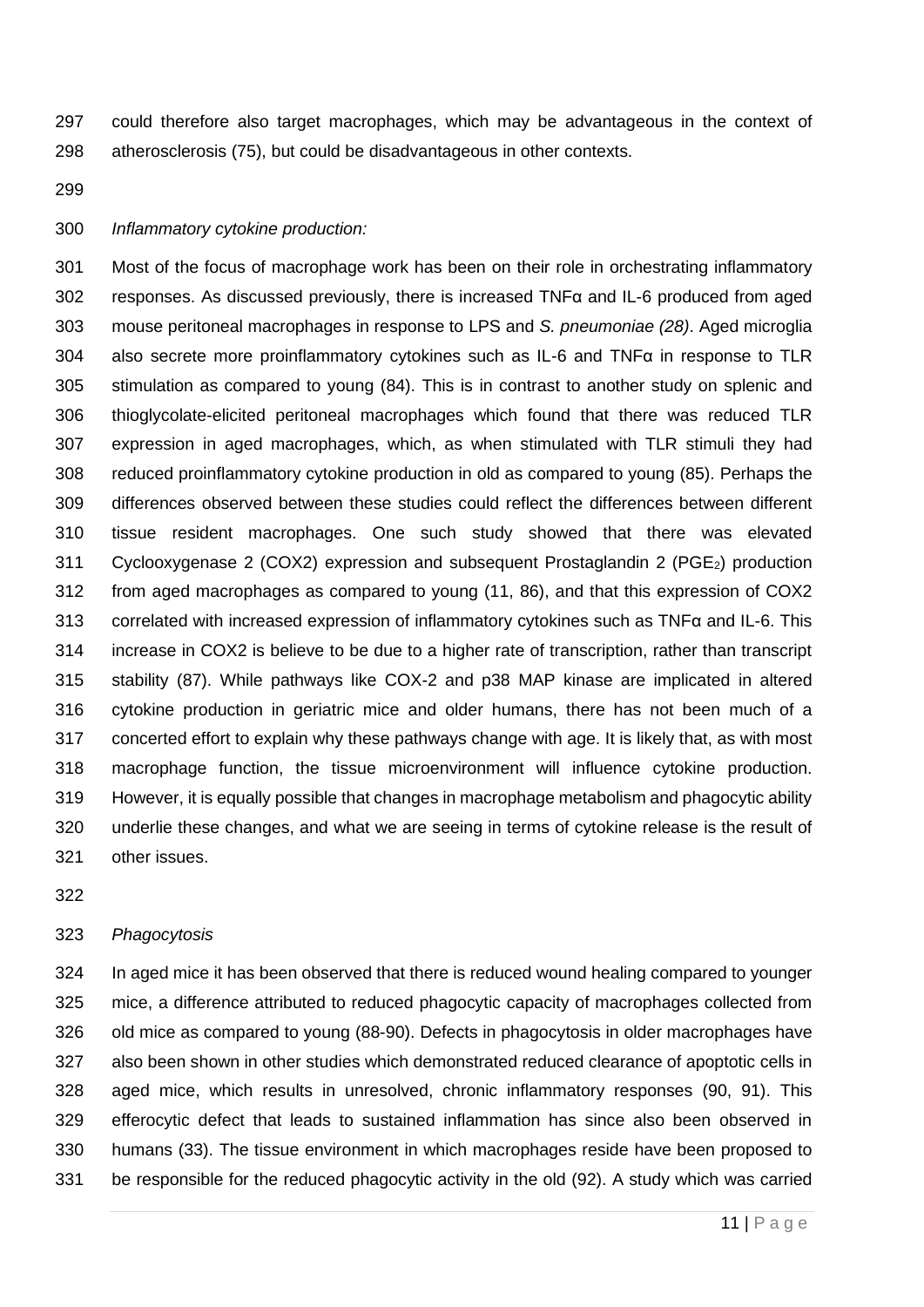out in a rat model showed conversely that there was enhanced phagocytic activity in aged alveolar macrophages as compared to young, additionally the release of lipid mediators such as leukotrienes and prostaglandins was not altered with age [\(93\)](#page-26-1). Overall, macrophage phagocytosis defects are prevalent in ageing research though we still do not fully appreciate how this comes about in different human tissues with age.

#### *Metabolism*

 Immunometabolism, which is the study of metabolic pathway usage in an immune cell, is an emerging field of research and has been reviewed in detail previously (98). The metabolic 341 pathways utilised by the cell have important implications for its phenotype. NAD<sup>+</sup> has been suggested to be a therapeutic target for ageing as its levels change significantly with age [\(94\)](#page-26-2). 343 In macrophages, NAD<sup>+</sup> synthesis is lower with age, much like during immune responses [\(95\)](#page-26-3), affecting macrophage effector responses resulting in more pro-inflammatory function [\(96\)](#page-26-4). Indeed, the question remains whether metabolic state causes macrophages to shift to a pro- inflammatory phenotype in aged tissues, or if macrophage activation causes a sustained metabolic switch. Evidence for the former consists of the fact that telomeric stress, such as that encountered with age, causes dysfunction in mitochondrial metabolism that results in increased ROS formation, inflammasome activation and IL-1β release [\(97\)](#page-26-5). IL-1β is further seen as a result of age-related autophagy defects. An aged mouse study observed found that there was reduced autophagy flux in older mice, which has been proposed to be due to hypermethylation of the autophagy genes *Atg5* and *Lc3* [\(98\)](#page-26-6)*.* This subsequently results in an increase in the expression of IL-1β, hence it was proposed that a deficiency in autophagy could be a marker of senescence [\(99\)](#page-26-7). While these findings are intriguing and could contribute to our understanding of senescence and ageing, these avenues of research are still in their infancy and will require more effort to be put into a relevant context.

## *Macrophage-driven age-related disease:*

 Some diseases are very strongly associated with increased age. Polymyalgia rheumatica (PMR) and giant cell arteritis (GCA) are two that essentially only occur in people over the age of fifty, often coexisting [\(100\)](#page-26-8). Both diseases are characterised by IL-1β and IL-6 production by arterial macrophages and circulating monocytes, possibly contributing, or arising as a result of, inflammageing [\(101\)](#page-26-9). Giant cell arteritis is an inflammatory disease of medium to large arteries characterised by the infiltration of T cells and macrophages. The eponymous giant cells, though present in only ~50% of cases, arise as a result of aberrant macrophage phagocytosis leading to cellular fusion [\(101\)](#page-26-9). These giant cells are secretory (mainly producing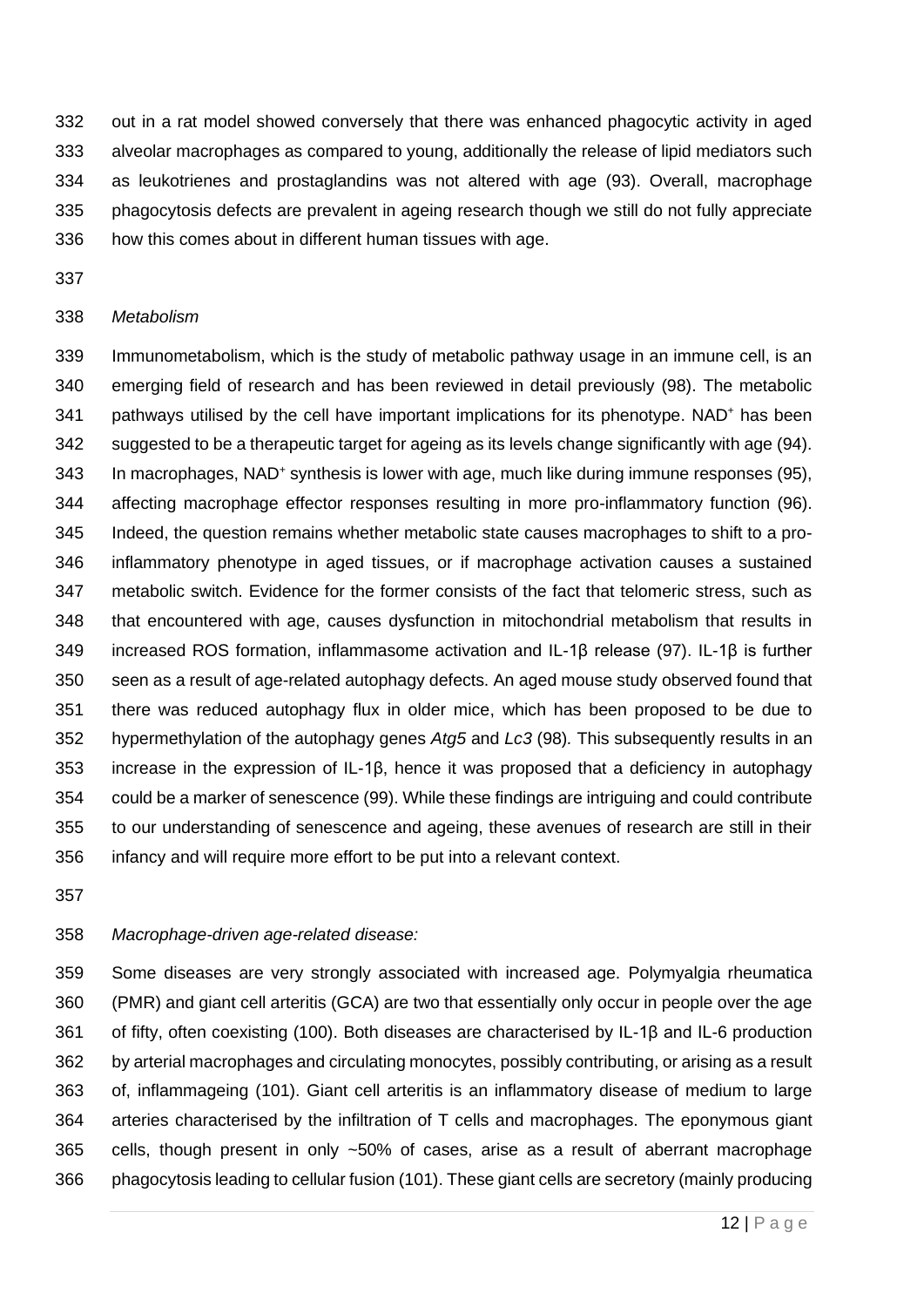platelet derived growth Factor and Vascular endothelial growth factor) and it is likely that their cellular profile underlies disease heterogeneity. The subsets of macrophages involved in this disease are not entirely clear and it is possible they are at least in part monocyte-derived. Only 370 a subset of the CD68<sup>+</sup> macrophages found in the artery tissue appear to contribute to the release of tissue-destructive proteases, and the pro-inflammatory cytokines IL-1β and IL-6 which cause the general symptoms associated with GCA [\(101,](#page-26-9) [102\)](#page-26-10). PMR presents with aching and stiffness in muscles, mainly in the pelvic girdle, upper arms, shoulders and neck [\(103\)](#page-26-11). Like GCA it comes with a significant component of systemic inflammation of acute phase proteins that are likely macrophage derived [\(100\)](#page-26-8). This chronic inflammation and the strong age association of these diseases makes them likely candidates for over-exuberant inflammageing.

 Cancer is known to increase in incidence with age. It has been proposed that aged macrophages are more permissive to tumour growth [\(57\)](#page-23-1), as when macrophages from young and old mice were cultured with tumour cell-derived supernatants, macrophages from older mice secreted more IL-4. This increased IL-4 production from aged macrophages was shown 382 to be immunosuppressive as it inhibited IFNy production from T cells [\(57\)](#page-23-1).

 Atherosclerosis is an age-associated disease resulting from the accumulation of monocyte- derived macrophages (foamy cell macrophages that have ingested copious amounts of cellular debris, and apoptotic macrophages) and smooth muscle cells that occlude the blood vessels. TNFα, which is known to increase with and be pro-atherosclerotic, can induce CD47 expression on vascular cells, inhibiting their removal via macrophage-dependent efferocytosis [\(104\)](#page-26-12). CD47 blockade using monoclonal antibodies can successfully initiate macrophage- dependent clearance of apoptotic vascular cells and protect against the development of atherosclerosis in mice [\(104\)](#page-26-12).

 Chronic obstructive pulmonary disease (COPD) , while often associated with smoking, is a disease most prevalent in older individuals and is strongly linked to inflammageing [\(105-107\)](#page-27-0). It has previously been postulated that COPD may become fully chronic due to the involvement of DNA damage-induced cellular senescence and the SASP that follows [\(108\)](#page-27-1). Indeed, increased ROS, such as seen with age, is linked to DNA damage in PBMCs and oxidative stress in the lung [\(109\)](#page-27-2). Here, tissue-damaging proteins, such as elastase and MMPs, commonly seen as SASP mediators, are released by alveolar macrophages in COPD [\(110\)](#page-27-3), through a NOX2-mediated mechanism [\(111\)](#page-27-4). Much like with ageing in general, bacterial phagocytosis and efferocytosis are both impaired in alveolar and monocyte-derived lung macrophages from COPD patients, resulting in increased bacterial colonization and an elevated pro-inflammatory environment, including cytokines such as IL-8 and CCL2 [\(112\)](#page-27-5).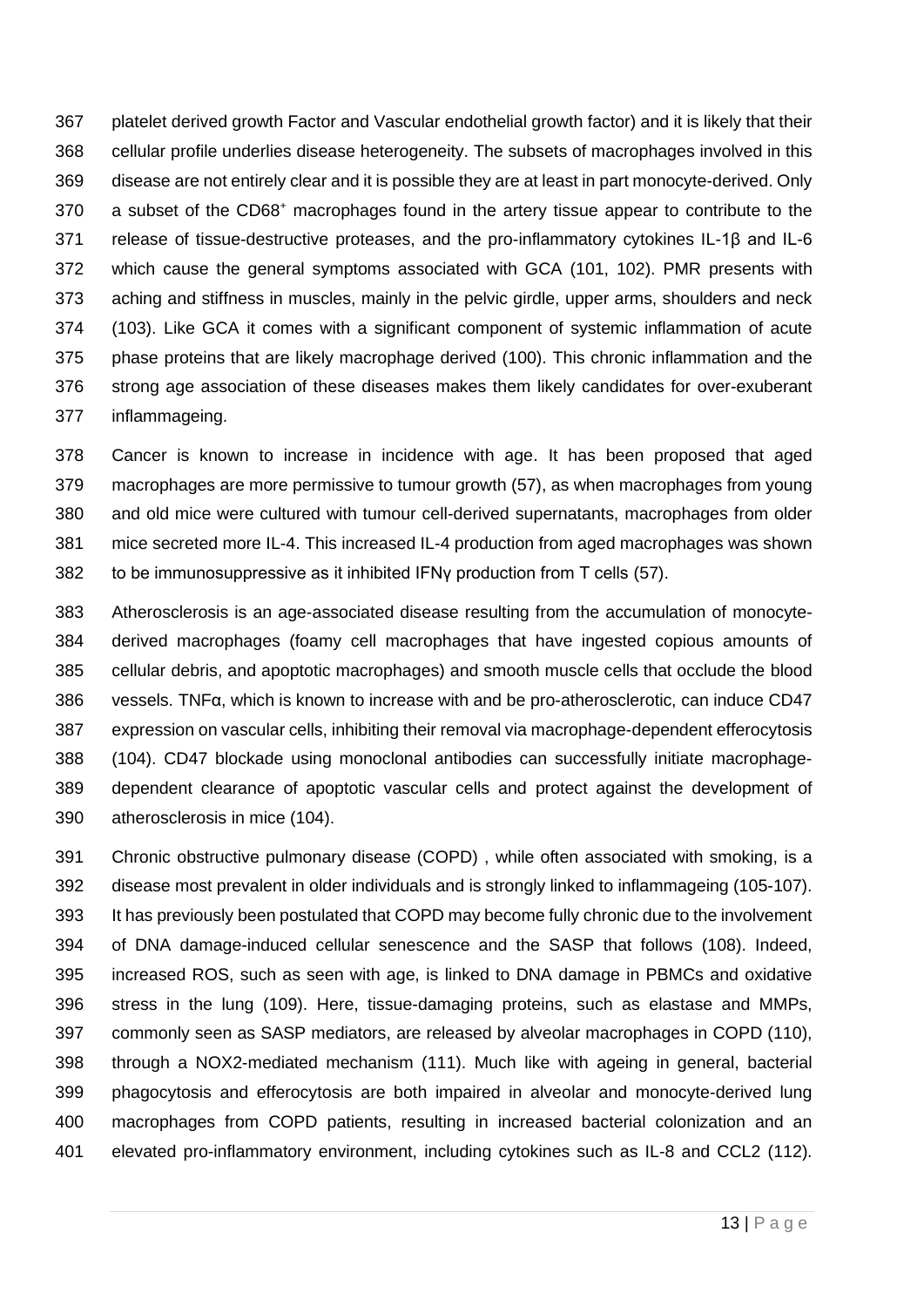Indeed, increased levels of serum IL-8 (and IL-6 and CRP) are strongly linked to the pathogenesis of COPD [\(113\)](#page-27-6).

 As exemplified, there is increasing evidence of age-related macrophage dysfunction that could be at the heart of many age-related pathologies we know today. However, the resident macrophage field is still relatively "young", particularly in human research. Much is currently being done surrounding macrophage ontogeny and tissue-dependent function, but more will be needed to understand how macrophages behave in ageing tissues and organisms. Moreover, we need to devote more time to the study of monocytes, blood-borne cells that can travel throughout the body and migrate into tissues where they are needed. In addition to their unique functions, monocytes are also capable of differentiating into macrophage-like cells. Therefore, it is important to know also how monocytes change with age as this will impact on macrophage function.

#### **Monocytes**

 Here follows a discussion of what is known with regards to monocytes during ageing. Ageing results in a plethora of phenotypic and functional changes in monocyte populations. These will be discussed in turn and are summarised in Figure 2.

#### *Monocyte phenotype and function*

 Monocytes historically were presumed to be precursor cells for macrophages and dendritic cells (DCs). Although this can be true, monocytes are recognised as established immune effector cells in their own right. Monocytes have various immune effector functions including pathogen recognition through TLRs and other PRRs and subsequent secretion of pro- inflammatory cytokines, antigen presentation, contribute to tissue remodelling and wound healing, and also can contribute to resolution of inflammation via efferocytosis and anti-inflammatory cytokine and lipid mediator production [\(33,](#page-21-6) [114-117\)](#page-27-7).

 Human monocytes are defined by their expression of the cell surface markers CD14 and 430 CD16. The classical monocytes are defined as CD14<sup>+</sup>CD16, the intermediate monocytes are 431 CD14<sup>+</sup>CD16<sup>+</sup> and then the non-classical monocytes are defined as CD16<sup>+</sup>CD14<sup>-</sup> [\(118\)](#page-28-0). In 432 mice, the classical monocyte is Ly6C<sup>++</sup>CD43<sup>+</sup>, intermediate Ly6C<sup>++</sup>CD43<sup>++</sup> and the non-433 classical is Ly6C<sup>+</sup>CD43<sup>++</sup> [\(118\)](#page-28-0). The relationship of one monocyte population to the other is 434 often discussed, a clinical trial in 1994 in M-CSF treatment suggested that CD14<sup>+</sup> monocytes 435 are precursors to CD16<sup>+</sup> monocytes [\(119\)](#page-28-1). Further evidence that this was the case was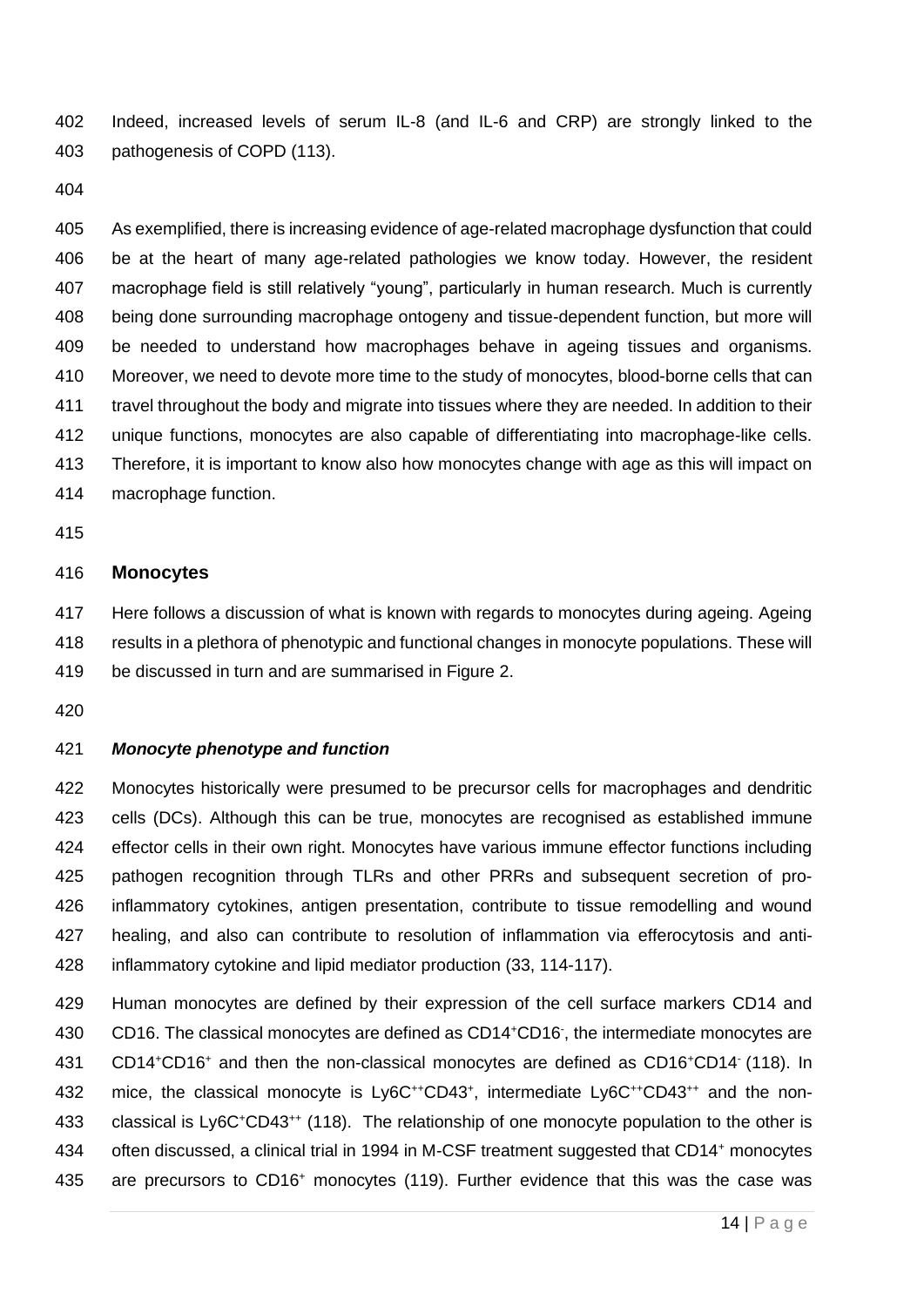436 confirmed when transcriptomic analysis was performed on CD16<sup>-</sup> and CD16<sup>+</sup> monocytes, and it showed that all monocyte populations originated from a common precursor. Indeed it was 438 observed that the CD16<sup>+</sup> expressing monocytes were transcriptionally more differentiated then 439 the CD16<sup>-</sup> cells [\(120\)](#page-28-2). A more recent study showed that in steady-state conditions CD14<sup>+</sup> monocytes originated from the bone marrow and then either migrated into the tissue or 441 differentiated into CD14<sup>+</sup>CD16<sup>+</sup> monocytes. CD14<sup>+</sup>CD16<sup>+</sup> monocytes then terminally 442 differentiate into CD16+CD14 monocytes [\(121\)](#page-28-3). Other cell surface markers which could be 443 used to differentiate between the monocyte populations include CCR2 and  $CX<sub>3</sub>CR1$  which 444 identify CD14<sup>+</sup> or CD16<sup>+</sup> monocytes respectively [\(114,](#page-27-7) [121\)](#page-28-3).

 These three different monocyte populations are proposed to have distinct effector functions. The classical monocytes, the majority population circulating in peripheral blood (80-90% of monocytes) [\(121\)](#page-28-3), have the capability to migrate into tissues in homeostatic conditions. Once at the tissue site they can either transport antigen to the lymph nodes or repopulate the tissue 449 resident macrophage population [\(53,](#page-22-9) [55,](#page-22-11) [122,](#page-28-4) [123\)](#page-28-5). CD14<sup>+</sup> monocytes also have the ability secrete inflammatory cytokines such as IL-6 and chemokines such as IL-8, CCL2 and CCL3 in response to PAMPs or DAMPs, further recruiting inflammatory cells to the tissue site [\(114\)](#page-27-7). 452 For the CD14<sup>+</sup> monocytes, that do not migrate out of the blood, they differentiate into 453 CD14+CD16+, intermediate monocytes. These intermediate monocytes can secrete large amounts of IL-1β and TNFα when stimulated with PAMPs such as LPS [\(114\)](#page-27-7). The non-455 classical monocytes, CD16<sup>+</sup>CD14<sup>-</sup>, are known as 'patrolling' monocytes, as these monocytes are actively surveying the endothelium and removing debris [\(114,](#page-27-7) [124\)](#page-28-6). CD16 is an Fc receptor for IgG antibodies, which means that CD16 expressing monocytes are efficient at antibody-dependent phagocytosis [\(125\)](#page-28-7).

 What is becoming increasingly clear is that monocytes have a distinct effector function of their own, unique from tissue resident macrophages. Indeed although monocyte-derived macrophages adopt many tissue resident macrophage characteristics, it is known that they maintain some monocyte identify and respond differently during inflammation [\(126\)](#page-28-8). Therefore, it is imperative to understand how these cells change with increasing age.

# *Monocytes and ageing*

## *Aged murine studies*

 The focus of many aged mouse studies has been on macrophages so the information on monocytes is rather limited. As discussed before aged murine studies have shown that older mice have more permeable intestine, which results in LPS leakage into the circulation [\(28,](#page-21-1) [29\)](#page-21-2). This in turn leads to activation of circulating monocytes via LPS binding to TLR4 resulting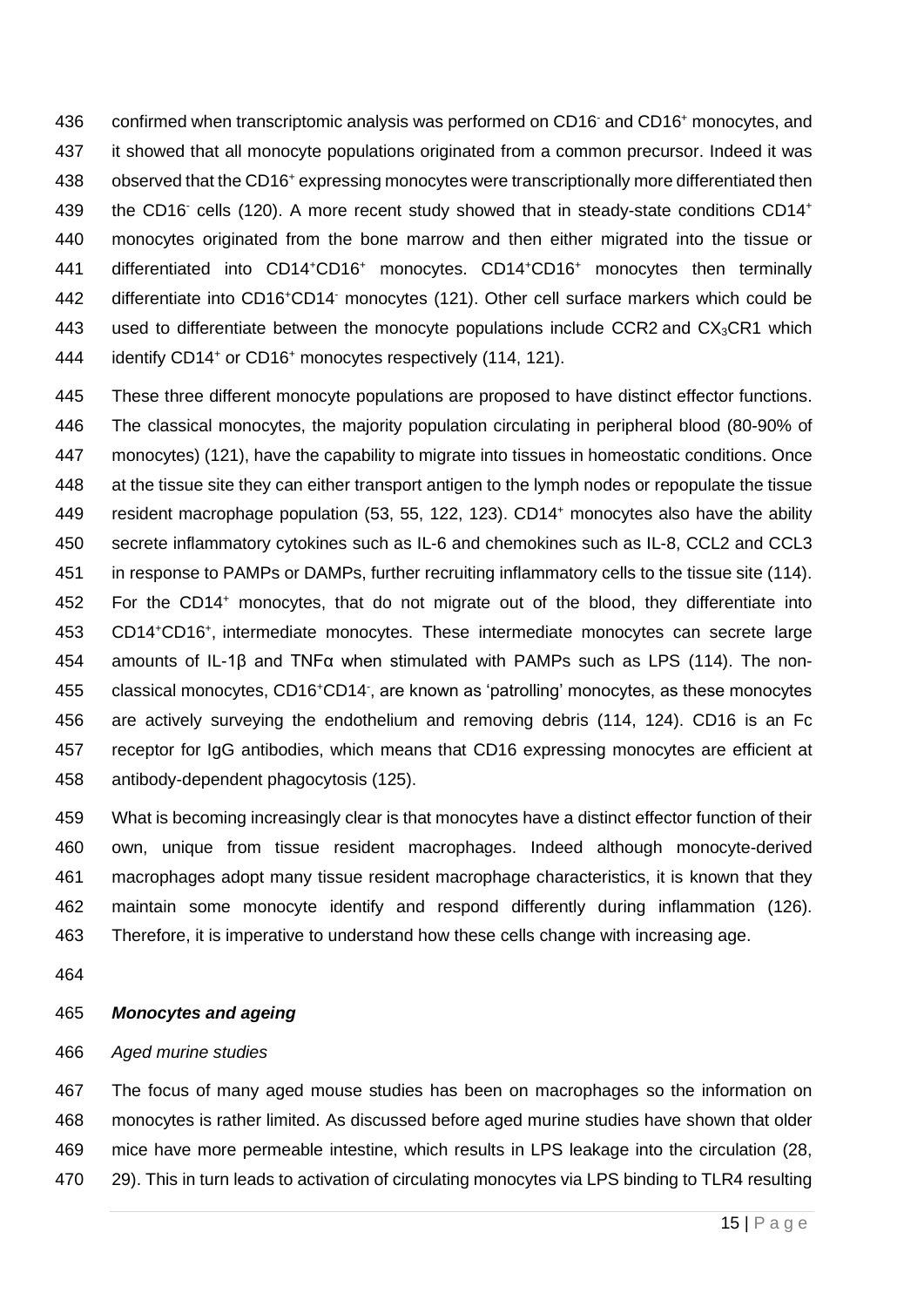in inflammatory cytokine production including TNFα. Older mice have worse immunity to *Streptococcus pneumoniae*, and this is believed to be due to the direct effect of elevated TNFα, that is observed in older mice, on monocytes [\(127\)](#page-28-9). Increased circulating TNFα promotes early monocyte egress from the bone marrow, which results in immature monocytes being recruited to sites of infection, and due to their immaturity they are unable to clear bacteria from the lung [\(127\)](#page-28-9).

# *Phenotype of human monocytes:*

 Although it has been observed that there are no significant differences in the number of circulating monocytes in older adults as compared to younger adults [\(128\)](#page-28-10), it has been proposed that the phenotype of these cells are different. Early studies identified that there was 482 an increased frequency of CD16<sup>+</sup> monocytes in older adults as compared to young [\(129\)](#page-28-11). It was found that both intermediate and non-classical monocyte compartments expand in older  $\alpha$  adults [\(129,](#page-28-11) [130\)](#page-28-12). It has been proposed that the CD16<sup>+</sup> monocytes are in fact a senescent monocyte population, with shorter telomeres, increased inflammatory potential in line with SASP, and expression of a senescence-associated microRNA (miR) miR-146a [\(131,](#page-29-0) [132\)](#page-29-1). Whether the non-classical monocytes are indeed senescent, with irreversible cell cycle arrest or just terminally differentiated still warrants further investigation as many of the markers of senescence are commonly expressed by mononuclear phagocytes, given their physiological role in inflammation. In addition, monocytes are relatively short-lived effector cells and it has 491 been predicted that the CD16<sup>+</sup>CD14 monocytes only live for an average of 7.4 days in the circulation [\(121\)](#page-28-3). Therefore it is unlikely that the cells have accrued enough DNA damage to initiate senescence-associated pathways.

494 What factors drive the expansion of CD16<sup>+</sup> monocytes in older adults is unknown. It could be 495 either due to a failure of clearance of old CD16<sup>+</sup> monocytes, or due to a defect in CD14<sup>+</sup> monocytes means they do not extravasate as efficiently and fail to leave the periphery and instead differentiate into CD16 expressing cells.

#### *Inflammatory cytokine production:*

 Early studies on monocyte populations were either carried out in whole blood or PBMC cultures and a s a result there were conflicting results due to cell culture methods used and the non-specific way of measuring cytokine production by ELISA. LPS stimulation was found in some cases to have a similar effect on the age groups and in some cases older cultures produced less inflammatory cytokines [\(133,](#page-29-2) [134\)](#page-29-3). Subsequent studies using intracellular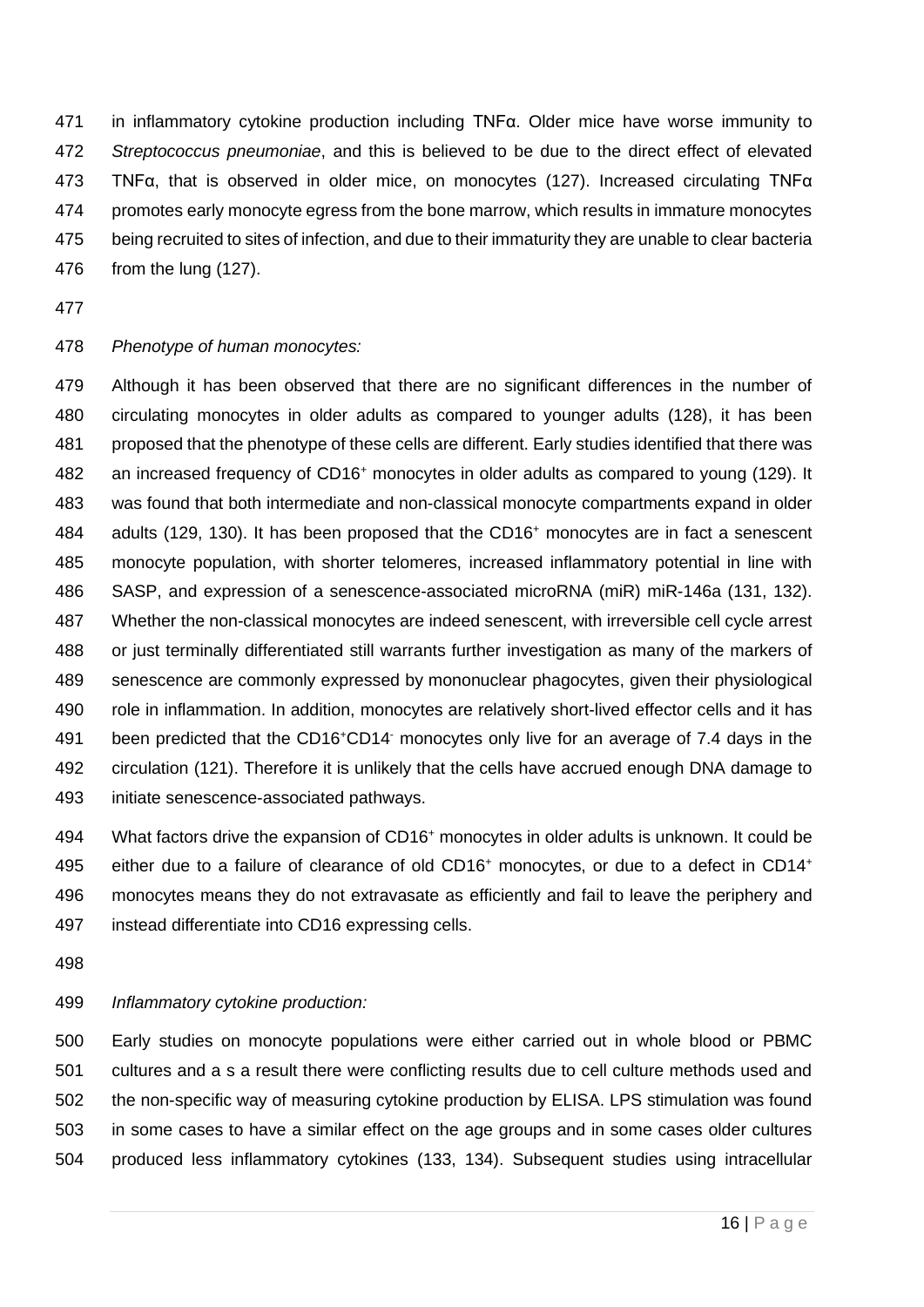cytokine staining to specifically look at monocyte populations showed that there was no difference in the response to TLR4, 5 and 7 ligands between young and old monocytes [\(135\)](#page-29-4). However, a small difference was observed in TLR4 expression, with higher expression on the young as compared to old [\(135\)](#page-29-4). For TLR8 stimulation with Poly(U) there was a less IL-6, but not TNFα, produced when cells were stimulated with Poly(U) in old as compared to young [\(135\)](#page-29-4).

 A more recent study by Metcalf *et al*, which built upon earlier observations in PBMCs from the same lab [\(136\)](#page-29-5), isolated the three monocyte populations and studied them individually, showing that at baseline, monocytes from young and old people were similar. However, upon stimulation with TLR4, TLR7/8 and retinoic acid–inducible gene I (RIG-I), aged monocytes produced less pro-inflammatory cytokines, such as IL-1β and IFNα [\(137\)](#page-29-6). More recent analysis has shown that there is an impairment of primary and secondary RIG-I signalling in monocytes from older adults, due to decreased abundance of the adaptor protein tumour necrosis factor receptor–associated factor 3 (TRAF3) and IFN regulatory transcription factor (IRF8) respectively [\(138\)](#page-29-7). This in turn results in reduced type I IFN production and is thought to be one of the reasons that older people are more susceptible to respiratory infections, as type I interferon is necessary to clear infection [\(138\)](#page-29-7).

 When monocytes are stimulated with TLR1/2 stimuli such as PamCy3 there reduced production of TNFα and IL-6 from aged monocytes as compared to young; this is believed to be due to a reduced expression of TLR1 on the monocytes of older individuals [\(129,](#page-28-11) [135\)](#page-29-4). In fact, Nyugen *et al* suggest that there the defect in the TLR1/2 signalling is restricted to the monocytes that express CD16, as for the classical monocytes there was no difference [\(129\)](#page-28-11).

 Interestingly within the older adult population there are differences in monocyte number and function depending on the level of frailty. It has been observed that there is an increased overall number of monocytes in frail older adults as compared to those les frail older adults [\(139\)](#page-29-8). Classical monocytes isolated from frail older adults had increased inflammatory associated genes in response to LPS as compared to non-frail older adults [\(140\)](#page-29-9). However, further studies will be needed to confirm that change in mRNA level translated to change in protein expression.

# *Function:*

 There is currently limited data available about the effect of age on monocyte function. Recently we have shown that mononuclear phagocytes, presumed to be inflammatory monocytes, from older adults, recruited to a site of tissue damage fail to resolve inflammation as effectively as younger monocytes [\(33\)](#page-21-6). This defect in resolution was due to lower expression of expression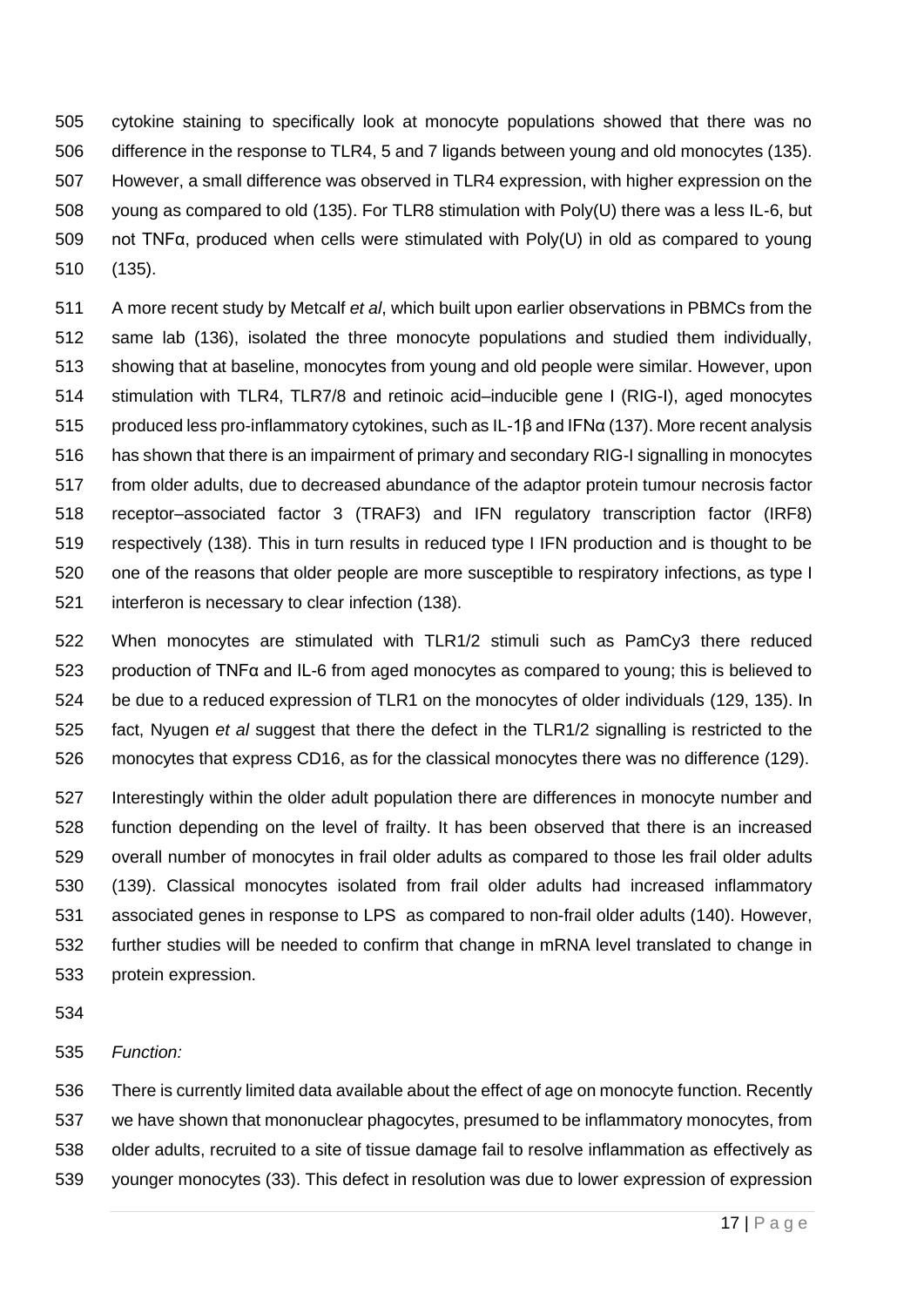of T cell immunoglobulin mucin receptor-4 (TIM-4), a receptor that recognizes apoptotic cells, and a subsequent failure to phagocytose apoptotic neutrophils as compared to younger monocytes [\(33\)](#page-21-6). This led to sustained inflammation at the site of damage and a longer time to heal and is suggested to be a contributor to the aetiology of inflammageing. Interestingly this defect in resolution in the old could be reversed by pre-treatment with a p38-MAP Kinase inhibitor (Losmapimod), and thus identifies a therapeutic target for improving monocyte function in older people [\(33\)](#page-21-6). In addition, we have shown that older people have an increased recruitment of monocytes to a site of needle challenge (air, saline or antigen) [\(26,](#page-20-9) [141\)](#page-29-10). This increased non-specific inflammation negatively correlated with antigen-specific cutaneous immunity [\(26\)](#page-20-9). It is observed that inflammatory monocytes inhibited antigen-specific immunity 550 through increased  $PGE_2$  production, and blockade of inflammation and  $PGE_2$  production using Losmapimod significantly improved cutaneous immunity [\(141\)](#page-29-10). However, this immunomodulatory property of monocytes may be a by-product of the increased inflammatory skin environment – as increased senescent stromal cells such as fibroblasts are present in older skin [\(10\)](#page-19-7).

#### 

#### *Metabolism:*

 Ageing results in the redistribution of body fat from subcutaneous to visceral fat – visceral fat is less efficient at storing fatty acids and as a result there is an increase in circulating free fatty acids in older adults [\(142\)](#page-29-11). This has implications for circulating monocytes as certain free fatty acids such as palmitate promote an inflammatory phenotype and in turn may contribute to atherosclerosis pathology [\(143\)](#page-29-12). It has been observed that respiratory capacity steadily 562 declines with age in CD14<sup>+</sup> monocytes as a consequence of mitochondrial dysfunction [\(144\)](#page-30-0). Mitochondria from aged classical monocytes have reduced membrane potential as thus do 564 not work as well as mitochondria from young monocytes [\(145\)](#page-30-1). Older CD14<sup>+</sup> monocytes also have reduced spare respiratory capacity as compared to younger monocytes [\(146\)](#page-30-2). Immunometabolism is a new and active field of research, and more research is needed to fully understand the impact of age on metabolic pathway usage.

#### **Future perspectives:**

 Although many studies have been performed to look at the effects of age on monocyte and macrophage function, there are still many unknowns within the field of ageing. Macrophage ontogeny experiments are carried out in young mouse models, so there is a lack of data on if the origin of macrophage populations changes as we reach advanced age. We do not know whether there is a change in the monocyte contribution to the macrophage pool with advanced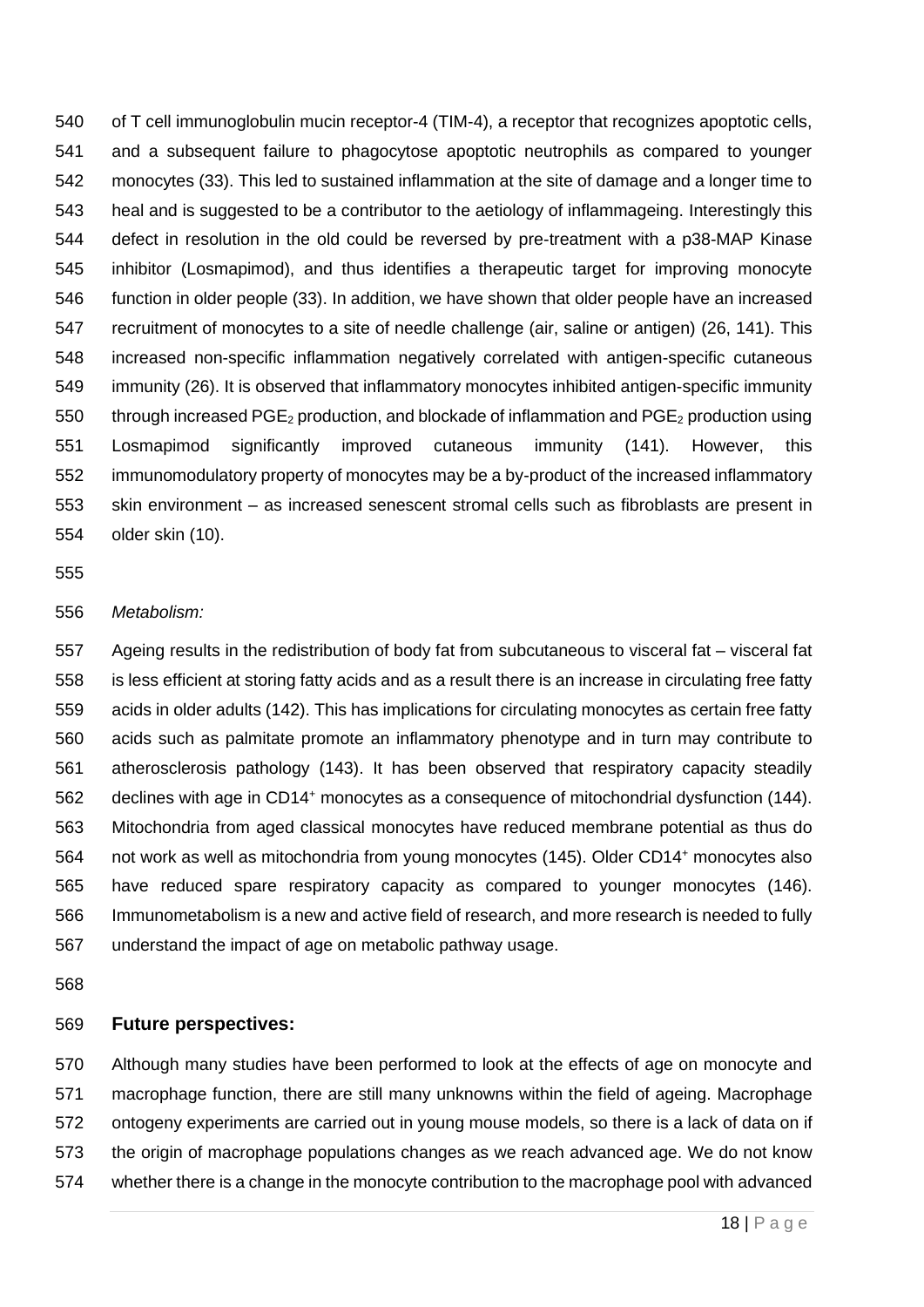age. Also we do not know how age influences macrophage longevity and whether macrophages can be functionally senescent given a lifetime of proliferation, albeit at a supposedly low rate of turnover.

 In the context of monocyte biology and the effect of age, current data is contradictory which is in in part due to differences in starting monocyte populations, *in vitro* stimulation and analysis of effector function. Non-classical monocytes have been neglected when it comes to studies about ageing, and certainly warrant further investigation as they are the population that increase in number with age. It will also be important to ensure that sex is taken into consideration when studying monocyte populations, as monocytes from males make considerably more inflammatory cytokines as compared to monocytes from females [\(147\)](#page-30-3).

 We believe that targeting inflammation caused by aged monocytes and macrophages has the potential to limit the detrimental effects of inflammageing and potentially boost immunity in older adults. We have shown that blocking monocyte-derived COX2-driven inflammation using the p38 MAP Kinase inhibitor, Losmapimod, could significantly reduce monocyte infiltration and downstream inflammatory processes [\(26,](#page-20-9) [141\)](#page-29-10), as well as improve inflammatory resolution [\(33\)](#page-21-6). These data pave the way for future studies where anti-inflammatory drugs such as Losmapimod or a COX2-specific inhibitor could be used to boost vaccine efficacy in older adults. Indeed, another anti-inflammatory that has been shown to improve efficacy of the flu vaccine in older adults is RAD001 which is a mammalian target of rapamycin complex 1 (TORC1) specific inhibitor [\(148\)](#page-30-4). Although the authors note the beneficial effects of this inhibitor on adaptive immunity, there is every potential that it could also inhibit inflammation originating from aged mononuclear phagocytes.

 In conclusion, monocytes and macrophages play a key role in ageing and age-related pathology, but further research is needed as the impact of age on macrophage ontogeny, monocyte contribution to macrophage numbers and the function of monocytes with age is still relatively unexplored. Indeed, we believe that monocytes and macrophages should not be looked at in isolation and should be considered together when investigating the impact of age on these cells.

 **Competing interests**: The authors declare that they have no competing interests related to this work.

**Funding**: This work was funded by a Barts Charity Lectureship (MGU045 to ESC)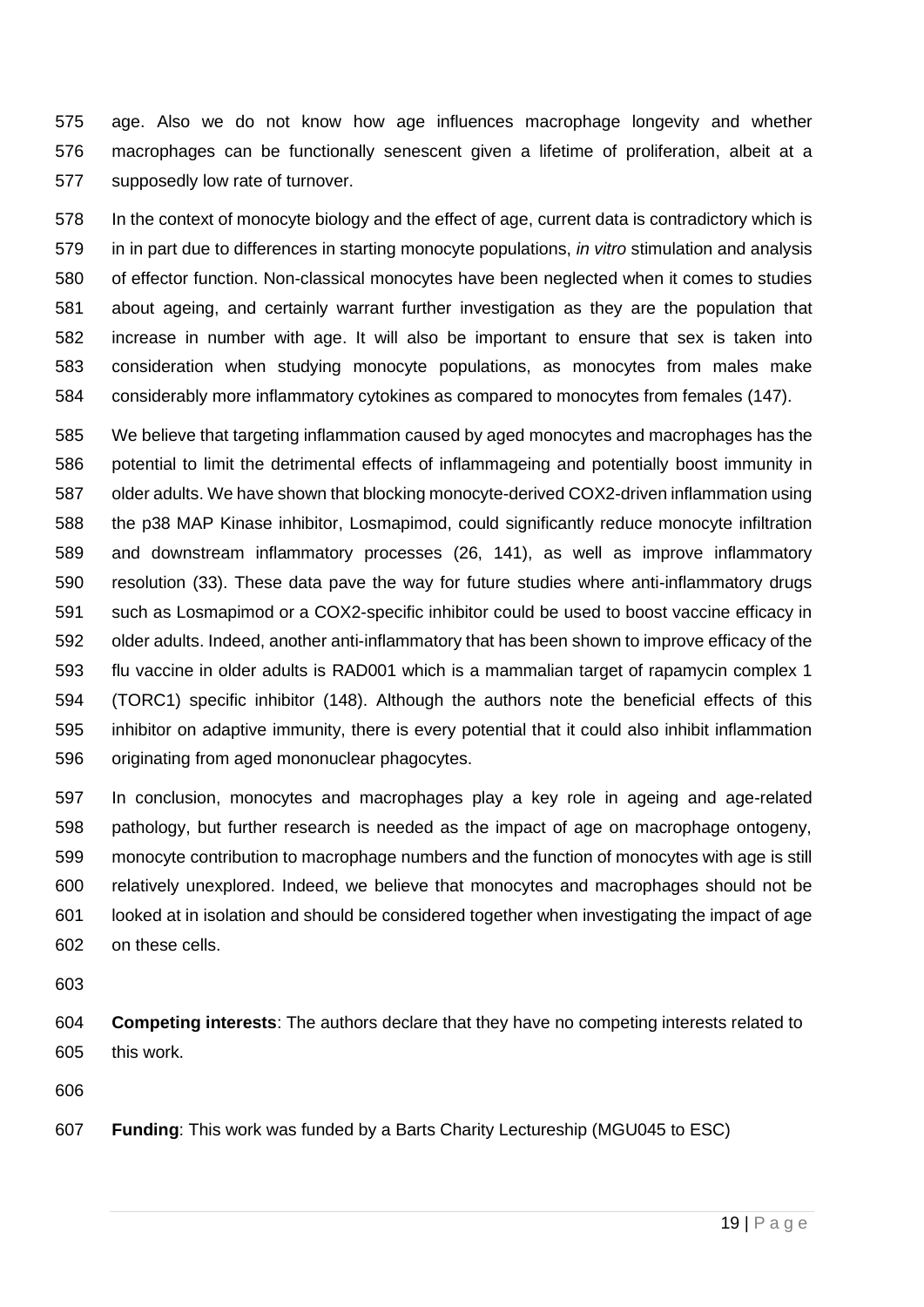## **References:**

<span id="page-19-0"></span> 1. Leon DA. Trends in European life expectancy: a salutary view. Int J Epidemiol. 2011;40(2):271-7.

<span id="page-19-1"></span> 2. Fleming DM, Elliot AJ. The impact of influenza on the health and health care utilisation of elderly people. Vaccine. 2005;23 Suppl 1:S1-9.

<span id="page-19-2"></span> 3. Bennett JM, Glaser R, Malarkey WB, Beversdorf DQ, Peng J, Kiecolt-Glaser JK. Inflammation and reactivation of latent herpesviruses in older adults. Brain Behav Immun. 2012;26(5):739-46.

<span id="page-19-3"></span> 4. Levin MJ. Immune senescence and vaccines to prevent herpes zoster in older persons. Curr Opin Immunol. 2012;24(4):494-500.

5. Weinberger B, Herndler-Brandstetter D, Schwanninger A, Weiskopf D, Grubeck-

Loebenstein B. Biology of immune responses to vaccines in elderly persons. Clinical

- infectious diseases : an official publication of the Infectious Diseases Society of America. 2008;46(7):1078-84.
- 6. Vu T, Farish S, Jenkins M, Kelly H. A meta-analysis of effectiveness of influenza vaccine in persons aged 65 years and over living in the community. Vaccine. 2002;20(13- 14):1831-6.
- <span id="page-19-4"></span> 7. Akbar AN, Henson SM, Lanna A. Senescence of T Lymphocytes: Implications for Enhancing Human Immunity. Trends Immunol. 2016;37(12):866-76.
- <span id="page-19-5"></span> 8. Ma S, Wang C, Mao X, Hao Y. B Cell Dysfunction Associated With Aging and Autoimmune Diseases. Front Immunol. 2019;10:318.

<span id="page-19-6"></span>9. He S, Sharpless NE. Senescence in Health and Disease. Cell. 2017;169(6):1000-11.

<span id="page-19-7"></span>10. Pereira BI, Devine OP, Vukmanovic-Stejic M, Chambers ES, Subramanian P, Patel

- N, et al. Senescent cells evade immune clearance via HLA-E-mediated NK and CD8(+) T cell inhibition. Nat Commun. 2019;10(1):2387.
- <span id="page-19-11"></span> 11. Chen H, Ma F, Hu X, Jin T, Xiong C, Teng X. Elevated COX2 expression and PGE2 production by downregulation of RXRalpha in senescent macrophages. Biochem Biophys Res Commun. 2013;440(1):157-62.
- <span id="page-19-8"></span>12. Di Mitri D, Azevedo RI, Henson SM, Libri V, Riddell NE, Macaulay R, et al.
- Reversible senescence in human CD4+CD45RA+CD27- memory T cells. Journal of
- immunology. 2011;187(5):2093-100.
- <span id="page-19-9"></span> 13. Gorgoulis V, Adams PD, Alimonti A, Bennett DC, Bischof O, Bishop C, et al. Cellular Senescence: Defining a Path Forward. Cell. 2019;179(4):813-27.
- <span id="page-19-10"></span>14. Childs BG, Baker DJ, Kirkland JL, Campisi J, van Deursen JM. Senescence and
- apoptosis: dueling or complementary cell fates? EMBO Rep. 2014;15(11):1139-53.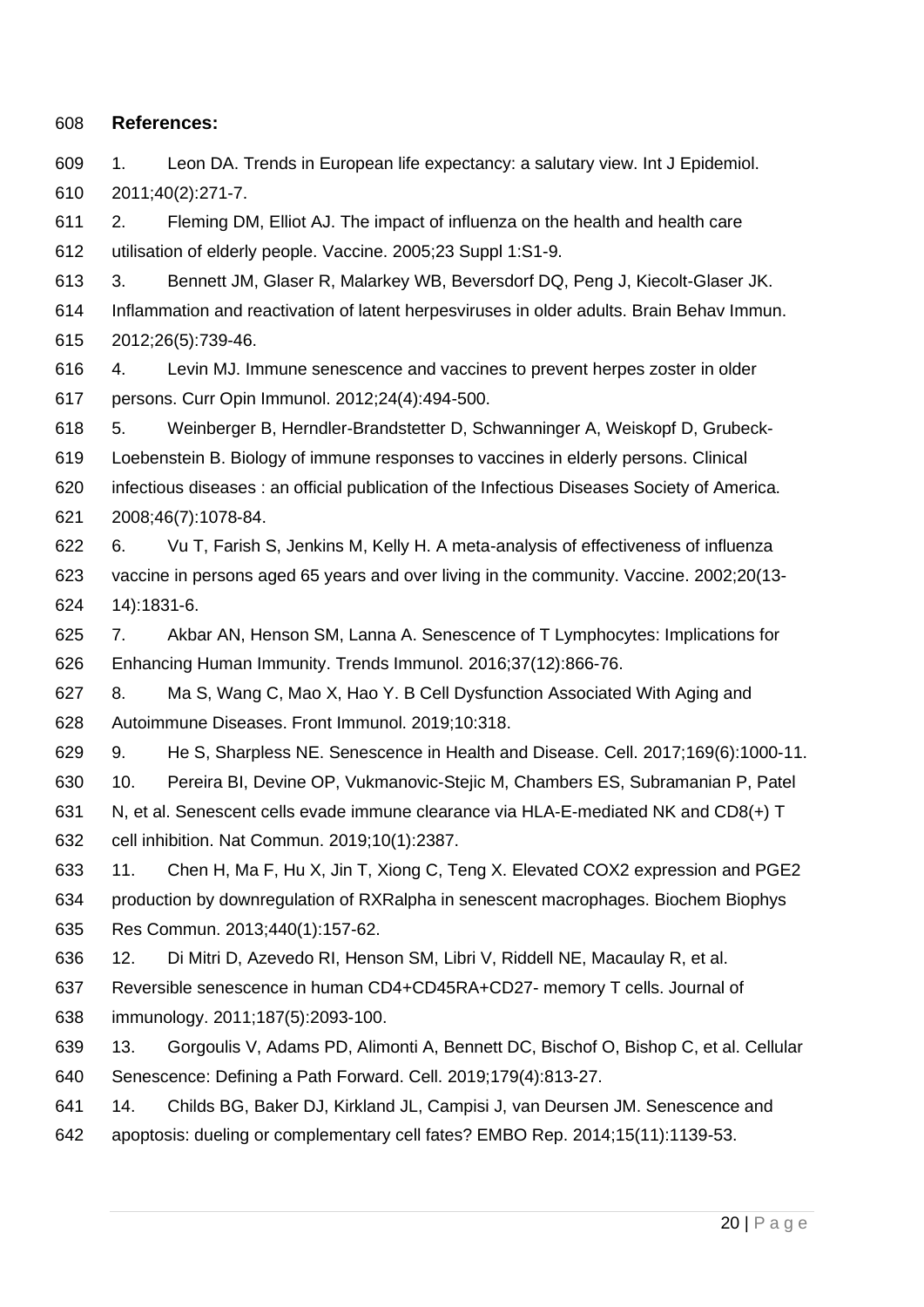- <span id="page-20-0"></span>15. Franceschi C, Bonafe M, Valensin S, Olivieri F, De Luca M, Ottaviani E, et al.
- Inflamm-aging. An evolutionary perspective on immunosenescence. Annals of the New York Academy of Sciences. 2000;908:244-54.
- <span id="page-20-1"></span> 16. Freund A, Orjalo AV, Desprez PY, Campisi J. Inflammatory networks during cellular senescence: causes and consequences. Trends Mol Med. 2010;16(5):238-46.
- <span id="page-20-2"></span> 17. Acosta JC, Banito A, Wuestefeld T, Georgilis A, Janich P, Morton JP, et al. A complex secretory program orchestrated by the inflammasome controls paracrine
- senescence. Nat Cell Biol. 2013;15(8):978-90.
- <span id="page-20-3"></span> 18. Alvarez-Rodriguez L, Lopez-Hoyos M, Munoz-Cacho P, Martinez-Taboada VM. Aging is associated with circulating cytokine dysregulation. Cellular immunology. 2012;273(2):124-32.
- <span id="page-20-4"></span> 19. Harris TB, Ferrucci L, Tracy RP, Corti MC, Wacholder S, Ettinger WH, Jr., et al. Associations of elevated interleukin-6 and C-reactive protein levels with mortality in the elderly. Am J Med. 1999;106(5):506-12.
- 20. Bruunsgaard H, Ladelund S, Pedersen AN, Schroll M, Jorgensen T, Pedersen BK.
- Predicting death from tumour necrosis factor-alpha and interleukin-6 in 80-year-old people. Clin Exp Immunol. 2003;132(1):24-31.
- 21. Furman D, Chang J, Lartigue L, Bolen CR, Haddad F, Gaudilliere B, et al. Expression of specific inflammasome gene modules stratifies older individuals into two extreme clinical and immunological states. Nature medicine. 2017;23(2):174-84.
- <span id="page-20-5"></span>22. Arai Y, Martin-Ruiz CM, Takayama M, Abe Y, Takebayashi T, Koyasu S, et al.
- Inflammation, But Not Telomere Length, Predicts Successful Ageing at Extreme Old Age: A
- Longitudinal Study of Semi-supercentenarians. EBioMedicine. 2015;2(10):1549-58.
- <span id="page-20-6"></span>23. Giovannini S, Onder G, Liperoti R, Russo A, Carter C, Capoluongo E, et al.
- Interleukin-6, C-reactive protein, and tumor necrosis factor-alpha as predictors of mortality in
- frail, community-living elderly individuals. Journal of the American Geriatrics Society.
- 2011;59(9):1679-85.
- <span id="page-20-7"></span>24. Parmigiani A, Alcaide ML, Freguja R, Pallikkuth S, Frasca D, Fischl MA, et al.
- Impaired antibody response to influenza vaccine in HIV-infected and uninfected aging
- women is associated with immune activation and inflammation. PLoS One.
- 2013;8(11):e79816.
- <span id="page-20-8"></span>25. Muyanja E, Ssemaganda A, Ngauv P, Cubas R, Perrin H, Srinivasan D, et al.
- Immune activation alters cellular and humoral responses to yellow fever 17D vaccine. J Clin
- Invest. 2014;124(7):3147-58.
- <span id="page-20-9"></span>26. Vukmanovic-Stejic M, Chambers ES, Suarez-Farinas M, Sandhu D, Fuentes-
- Duculan J, Patel N, et al. Enhancement of cutaneous immunity during aging by blocking p38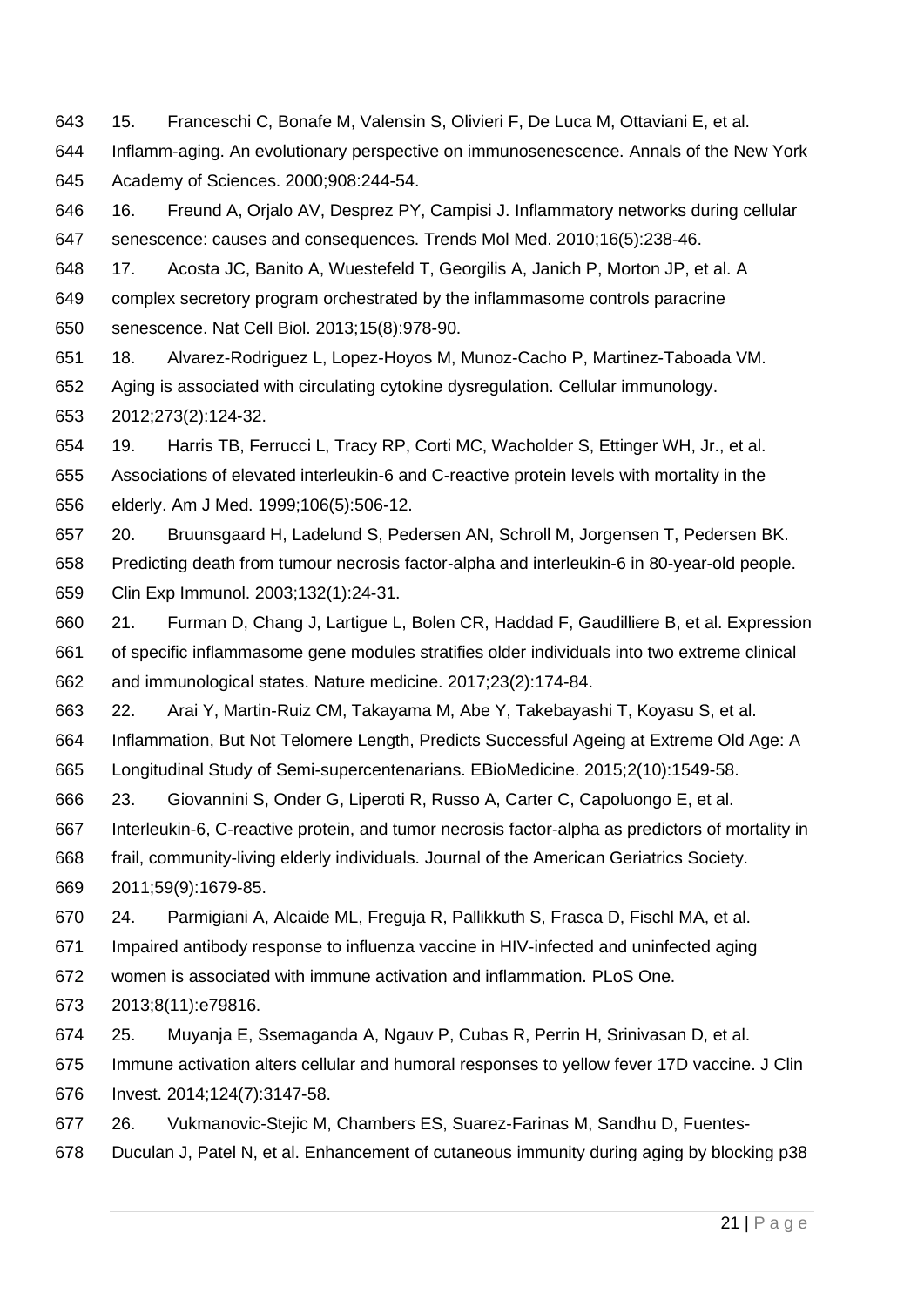- mitogen-activated protein (MAP) kinase-induced inflammation. J Allergy Clin Immunol. 2018;142(3):844-56.
- <span id="page-21-0"></span> 27. Chambers ES, Akbar AN. Can blocking inflammation enhance immunity during aging? J Allergy Clin Immunol. 2020;145(5):1323-31.
- <span id="page-21-1"></span>28. Thevaranjan N, Puchta A, Schulz C, Naidoo A, Szamosi JC, Verschoor CP, et al.
- Age-Associated Microbial Dysbiosis Promotes Intestinal Permeability, Systemic
- Inflammation, and Macrophage Dysfunction. Cell Host Microbe. 2017;21(4):455-66 e4.
- <span id="page-21-2"></span> 29. Kim KA, Jeong JJ, Yoo SY, Kim DH. Gut microbiota lipopolysaccharide accelerates inflamm-aging in mice. BMC Microbiol. 2016;16:9.
- <span id="page-21-3"></span> 30. Frasca D, Blomberg BB, Paganelli R. Aging, Obesity, and Inflammatory Age-Related Diseases. Front Immunol. 2017;8:1745.
- <span id="page-21-4"></span>31. Feldman N, Rotter-Maskowitz A, Okun E. DAMPs as mediators of sterile
- inflammation in aging-related pathologies. Ageing Res Rev. 2015;24(Pt A):29-39.
- <span id="page-21-5"></span> 32. Feehan KT, Gilroy DW. Is Resolution the End of Inflammation? Trends Mol Med. 2019;25(3):198-214.
- <span id="page-21-6"></span> 33. De Maeyer RPH, van de Merwe RC, Louie R, Bracken OV, Devine OP, Goldstein DR, et al. Blocking elevated p38 MAPK restores efferocytosis and inflammatory resolution in the elderly. Nat Immunol. 2020;21(6):615-25.
- <span id="page-21-7"></span> 34. Cavaillon JM. The historical milestones in the understanding of leukocyte biology initiated by Elie Metchnikoff. J Leukoc Biol. 2011;90(3):413-24.
- <span id="page-21-8"></span> 35. Gordon S. Elie Metchnikoff, the Man and the Myth. Journal of innate immunity. 2016;8(3):223-7.
- <span id="page-21-9"></span> 36. Bleriot C, Chakarov S, Ginhoux F. Determinants of Resident Tissue Macrophage Identity and Function. Immunity. 2020;52(6):957-70.
- <span id="page-21-10"></span> 37. Allen JE, Maizels RM. Diversity and dialogue in immunity to helminths. Nature reviews Immunology. 2011;11(6):375-88.
- 38. Baranska A, Shawket A, Jouve M, Baratin M, Malosse C, Voluzan O, et al. Unveiling
- skin macrophage dynamics explains both tattoo persistence and strenuous removal. The Journal of experimental medicine. 2018;215(4):1115-33.
- <span id="page-21-13"></span> 39. Morioka S, Maueroder C, Ravichandran KS. Living on the Edge: Efferocytosis at the Interface of Homeostasis and Pathology. Immunity. 2019;50(5):1149-62.
- <span id="page-21-11"></span> 40. Mantovani A, Sica A, Locati M. Macrophage polarization comes of age. Immunity. 2005;23(4):344-6.
- <span id="page-21-12"></span> 41. Gordon S, Martinez FO. Alternative activation of macrophages: mechanism and functions. Immunity. 2010;32(5):593-604.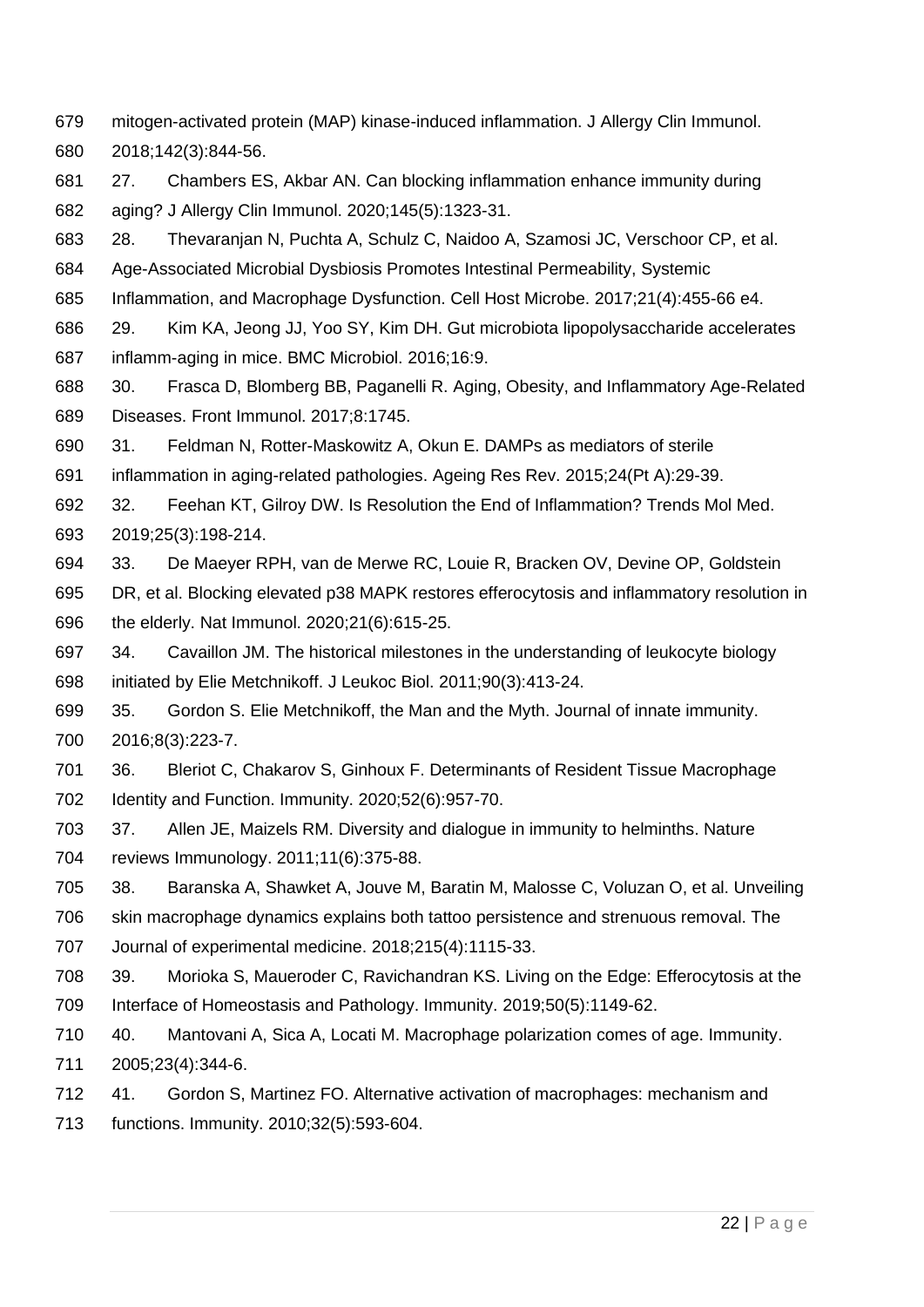- <span id="page-22-0"></span>42. Bystrom J, Evans I, Newson J, Stables M, Toor I, van Rooijen N, et al. Resolution-
- phase macrophages possess a unique inflammatory phenotype that is controlled by cAMP.
- Blood. 2008;112(10):4117-27.
- <span id="page-22-1"></span>43. Murray PJ, Allen JE, Biswas SK, Fisher EA, Gilroy DW, Goerdt S, et al. Macrophage
- activation and polarization: nomenclature and experimental guidelines. Immunity.
- 2014;41(1):14-20.
- <span id="page-22-2"></span>44. Newson J, Motwani MP, Kendall AC, Nicolaou A, Muccioli GG, Alhouayek M, et al.
- Inflammatory Resolution Triggers a Prolonged Phase of Immune Suppression through COX-
- 1/mPGES-1-Derived Prostaglandin E2. Cell Rep. 2017;20(13):3162-75.
- <span id="page-22-3"></span>45. Newson J, Stables M, Karra E, Arce-Vargas F, Quezada S, Motwani M, et al.
- Resolution of acute inflammation bridges the gap between innate and adaptive immunity. Blood. 2014;124(11):1748-64.
- <span id="page-22-4"></span> 46. Weinhard L, di Bartolomei G, Bolasco G, Machado P, Schieber NL, Neniskyte U, et al. Microglia remodel synapses by presynaptic trogocytosis and spine head filopodia induction. Nat Commun. 2018;9(1):1228.
- <span id="page-22-5"></span>47. Migliaccio AR. Erythroblast enucleation. Haematologica. 2010;95(12):1985-8.
- <span id="page-22-6"></span> 48. N AG, Castrillo A. Origin and specialization of splenic macrophages. Cell Immunol. 2018;330:151-8.
- <span id="page-22-7"></span>49. Geissmann F, Manz MG, Jung S, Sieweke MH, Merad M, Ley K. Development of
- monocytes, macrophages, and dendritic cells. Science. 2010;327(5966):656-61.
- 50. Perdiguero EG, Geissmann F. The development and maintenance of resident macrophages. Nature immunology. 2016;17(1):2-8.
- 51. Okabe Y, Medzhitov R. Tissue biology perspective on macrophages. Nature immunology. 2016;17(1):9-17.
- <span id="page-22-8"></span> 52. van Furth R, Cohn ZA, Hirsch JG, Humphrey JH, Spector WG, Langevoort HL. The mononuclear phagocyte system: a new classification of macrophages, monocytes, and their precursor cells. Bulletin of the World Health Organization. 1972;46(6):845-52.
- <span id="page-22-9"></span>53. Bain CC, Bravo-Blas A, Scott CL, Perdiguero EG, Geissmann F, Henri S, et al.
- Constant replenishment from circulating monocytes maintains the macrophage pool in the intestine of adult mice. Nat Immunol. 2014;15(10):929-37.
- <span id="page-22-10"></span>54. McGovern N, Schlitzer A, Gunawan M, Jardine L, Shin A, Poyner E, et al. Human
- dermal CD14(+) cells are a transient population of monocyte-derived macrophages.
- Immunity. 2014;41(3):465-77.
- <span id="page-22-11"></span> 55. Ferrer IR, West HC, Henderson S, Ushakov DS, Santos ESP, Strid J, et al. A wave of monocytes is recruited to replenish the long-term Langerhans cell network after immune injury. Sci Immunol. 2019;4(38).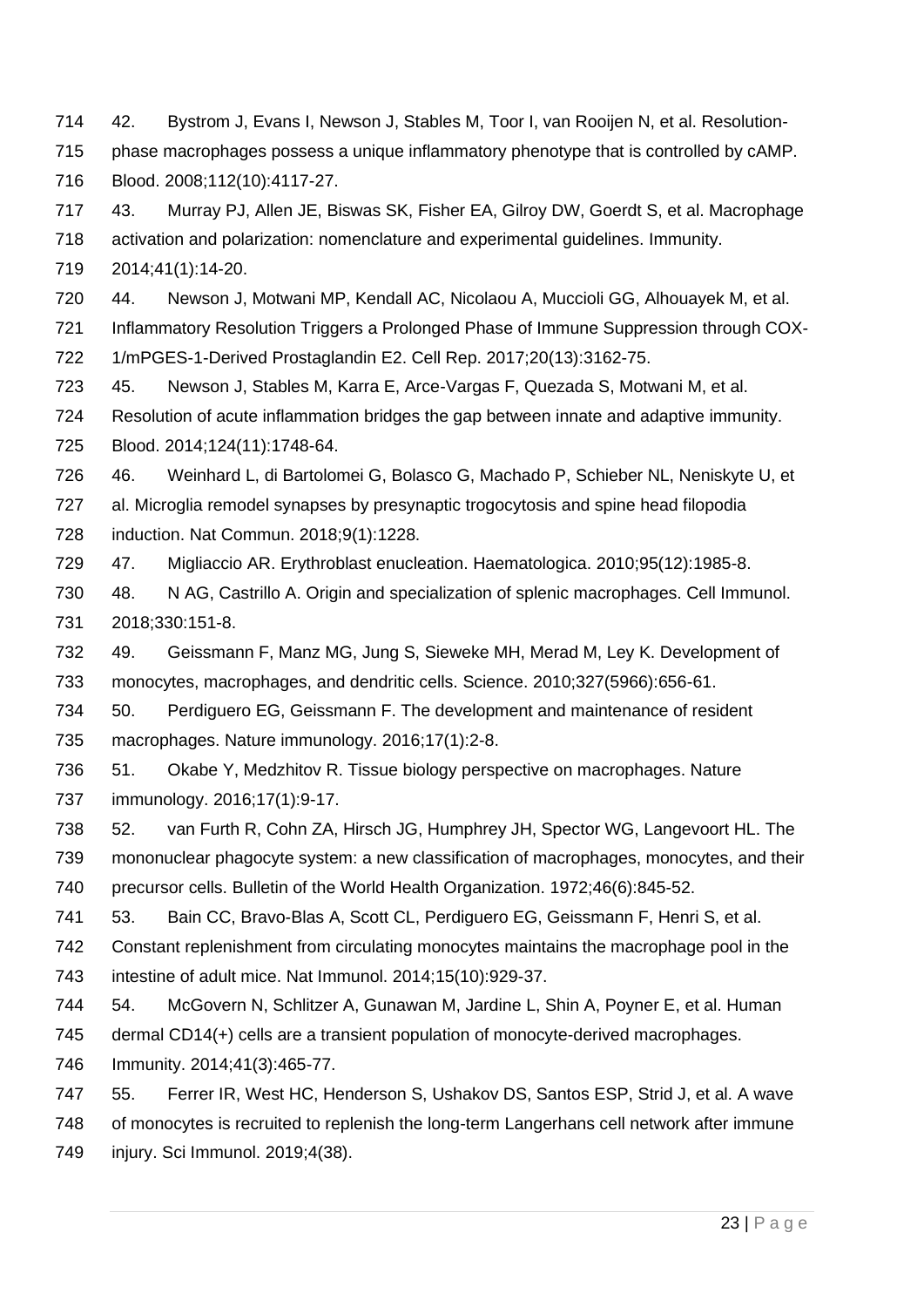- <span id="page-23-0"></span> 56. Lavin Y, Mortha A, Rahman A, Merad M. Regulation of macrophage development and function in peripheral tissues. Nature reviews Immunology. 2015;15(12):731-44.
- <span id="page-23-1"></span> 57. Jackaman C, Radley-Crabb HG, Soffe Z, Shavlakadze T, Grounds MD, Nelson DJ. Targeting macrophages rescues age-related immune deficiencies in C57BL/6J geriatric

mice. Aging cell. 2013;12(3):345-57.

- <span id="page-23-2"></span>58. Ogawa T, Kitagawa M, Hirokawa K. Age-related changes of human bone marrow: a
- histometric estimation of proliferative cells, apoptotic cells, T cells, B cells and macrophages. Mechanisms of ageing and development. 2000;117(1-3):57-68.
- <span id="page-23-3"></span> 59. Kelly J, Ali Khan A, Yin J, Ferguson TA, Apte RS. Senescence regulates macrophage activation and angiogenic fate at sites of tissue injury in mice. The Journal of clinical investigation. 2007;117(11):3421-6.

<span id="page-23-4"></span> 60. Mahbub S, Deburghgraeve CR, Kovacs EJ. Advanced age impairs macrophage polarization. Journal of interferon & cytokine research : the official journal of the International Society for Interferon and Cytokine Research. 2012;32(1):18-26.

- <span id="page-23-5"></span> 61. Askarova S, Umbayev B, Masoud AR, Kaiyrlykyzy A, Safarova Y, Tsoy A, et al. The Links Between the Gut Microbiome, Aging, Modern Lifestyle and Alzheimer's Disease. Front Cell Infect Microbiol. 2020;10:104.
- <span id="page-23-6"></span> 62. Kuhn F, Adiliaghdam F, Cavallaro PM, Hamarneh SR, Tsurumi A, Hoda RS, et al. Intestinal alkaline phosphatase targets the gut barrier to prevent aging. JCI Insight.

2020;5(6).

<span id="page-23-7"></span> 63. Claesson MJ, Jeffery IB, Conde S, Power SE, O'Connor EM, Cusack S, et al. Gut microbiota composition correlates with diet and health in the elderly. Nature.

2012;488(7410):178-84.

- <span id="page-23-8"></span>64. Wong CK, Smith CA, Sakamoto K, Kaminski N, Koff JL, Goldstein DR. Aging Impairs
- Alveolar Macrophage Phagocytosis and Increases Influenza-Induced Mortality in Mice.
- Journal of immunology. 2017;199(3):1060-8.
- <span id="page-23-9"></span>65. Li Z, Jiao Y, Fan EK, Scott MJ, Li Y, Li S, et al. Aging-Impaired Filamentous Actin

 Polymerization Signaling Reduces Alveolar Macrophage Phagocytosis of Bacteria. Journal of immunology. 2017;199(9):3176-86.

<span id="page-23-10"></span>66. Agius E, Lacy KE, Vukmanovic-Stejic M, Jagger AL, Papageorgiou AP, Hall S, et al.

- Decreased TNF-alpha synthesis by macrophages restricts cutaneous immunosurveillance
- by memory CD4+ T cells during aging. The Journal of experimental medicine.
- 2009;206(9):1929-40.
- <span id="page-23-11"></span>67. Patterson SL. Immune dysregulation and cognitive vulnerability in the aging brain:

Interactions of microglia, IL-1beta, BDNF and synaptic plasticity. Neuropharmacology.

2015;96(Pt A):11-8.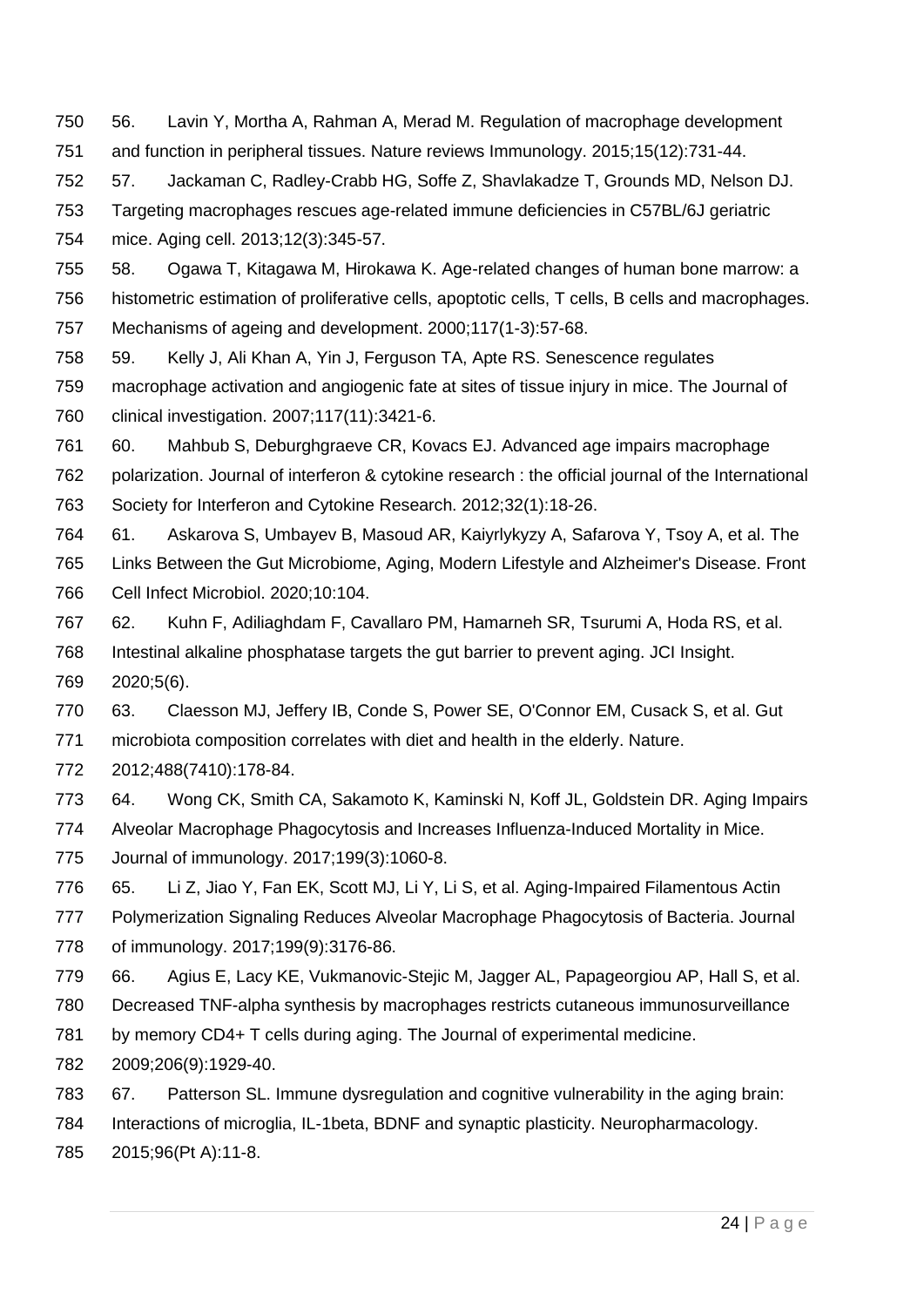- <span id="page-24-0"></span> 68. Barrientos RM, Frank MG, Hein AM, Higgins EA, Watkins LR, Rudy JW, et al. Time course of hippocampal IL-1 beta and memory consolidation impairments in aging rats following peripheral infection. Brain Behav Immun. 2009;23(1):46-54.
- 69. Gee JR, Ding Q, Keller JN. Age-related alterations of Apolipoprotein E and interleukin-1beta in the aging brain. Biogerontology. 2006;7(2):69-79.
- 70. Huang Y, Henry CJ, Dantzer R, Johnson RW, Godbout JP. Exaggerated sickness behavior and brain proinflammatory cytokine expression in aged mice in response to
- intracerebroventricular lipopolysaccharide. Neurobiol Aging. 2008;29(11):1744-53.
- 71. Wynne AM, Henry CJ, Huang Y, Cleland A, Godbout JP. Protracted downregulation of CX3CR1 on microglia of aged mice after lipopolysaccharide challenge. Brain Behav Immun. 2010;24(7):1190-201.
- <span id="page-24-1"></span> 72. Gemma C, Fister M, Hudson C, Bickford PC. Improvement of memory for context by inhibition of caspase-1 in aged rats. Eur J Neurosci. 2005;22(7):1751-6.
- <span id="page-24-2"></span> 73. Lynch AM, Lynch MA. The age-related increase in IL-1 type I receptor in rat hippocampus is coupled with an increase in caspase-3 activation. Eur J Neurosci. 2002;15(11):1779-88.
- <span id="page-24-3"></span> 74. Hall BM, Balan V, Gleiberman AS, Strom E, Krasnov P, Virtuoso LP, et al. Aging of mice is associated with p16(Ink4a)- and beta-galactosidase-positive macrophage accumulation that can be induced in young mice by senescent cells. Aging (Albany NY).

2016;8(7):1294-315.

- <span id="page-24-4"></span> 75. Childs BG, Baker DJ, Wijshake T, Conover CA, Campisi J, van Deursen JM. Senescent intimal foam cells are deleterious at all stages of atherosclerosis. Science. 2016;354(6311):472-7.
- <span id="page-24-5"></span>76. Roos CM, Zhang B, Palmer AK, Ogrodnik MB, Pirtskhalava T, Thalji NM, et al.
- Chronic senolytic treatment alleviates established vasomotor dysfunction in aged or
- atherosclerotic mice. Aging Cell. 2016;15(5):973-7.
- <span id="page-24-6"></span> 77. Palmer AK, Xu M, Zhu Y, Pirtskhalava T, Weivoda MM, Hachfeld CM, et al. Targeting senescent cells alleviates obesity-induced metabolic dysfunction. Aging Cell.
- 2019;18(3):e12950.
- <span id="page-24-7"></span>78. Hickson LJ, Langhi Prata LGP, Bobart SA, Evans TK, Giorgadze N, Hashmi SK, et
- al. Senolytics decrease senescent cells in humans: Preliminary report from a clinical trial of
- Dasatinib plus Quercetin in individuals with diabetic kidney disease. EBioMedicine.
- 2019;47:446-56.
- <span id="page-24-8"></span>79. Xu M, Pirtskhalava T, Farr JN, Weigand BM, Palmer AK, Weivoda MM, et al.
- Senolytics improve physical function and increase lifespan in old age. Nature medicine.
- 2018;24(8):1246-56.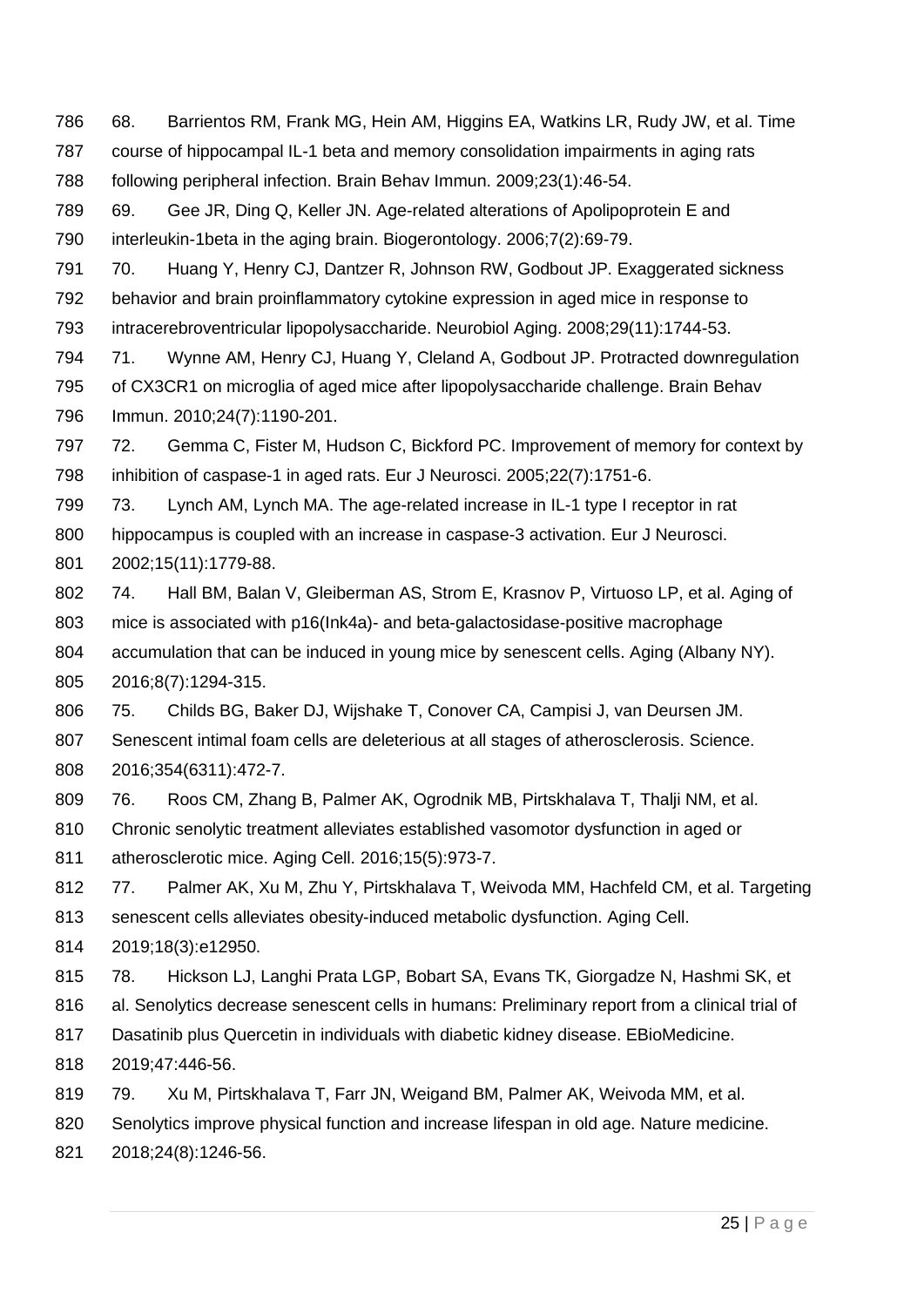- <span id="page-25-0"></span>80. Lorimore SA, Coates PJ, Scobie GE, Milne G, Wright EG. Inflammatory-type
- responses after exposure to ionizing radiation in vivo: a mechanism for radiation-induced bystander effects? Oncogene. 2001;20(48):7085-95.
- <span id="page-25-1"></span>825 81. Lee BY, Han JA, Im JS, Morrone A, Johung K, Goodwin EC, et al. Senescence- associated beta-galactosidase is lysosomal beta-galactosidase. Aging Cell. 2006;5(2):187- 95.
- <span id="page-25-2"></span> 82. Murakami Y, Mizoguchi F, Saito T, Miyasaka N, Kohsaka H. p16(INK4a) exerts an 829 anti-inflammatory effect through accelerated IRAK1 degradation in macrophages. Journal of immunology. 2012;189(10):5066-72.
- <span id="page-25-3"></span>831 83. Cudejko C, Wouters K, Fuentes L, Hannou SA, Paquet C, Bantubungi K, et al. p16INK4a deficiency promotes IL-4-induced polarization and inhibits proinflammatory signaling in macrophages. Blood. 2011;118(9):2556-66.
- <span id="page-25-4"></span>834 84. Nije EG, Boelen E, Stassen FR, Steinbusch HW, Borchelt DR, Streit WJ. Ex vivo cultures of microglia from young and aged rodent brain reveal age-related changes in microglial function. Neurobiol Aging. 2012;33(1):195 e1-12.
- <span id="page-25-5"></span>837 85. Renshaw M, Rockwell J, Engleman C, Gewirtz A, Katz J, Sambhara S. Cutting edge: impaired Toll-like receptor expression and function in aging. Journal of immunology. 2002;169(9):4697-701.
- <span id="page-25-6"></span>86. Hayek MG, Mura C, Wu D, Beharka AA, Han SN, Paulson KE, et al. Enhanced
- expression of inducible cyclooxygenase with age in murine macrophages. Journal of immunology. 1997;159(5):2445-51.
- <span id="page-25-7"></span>87. Claycombe KJ, Wu D, Nikolova-Karakashian M, Palmer H, Beharka A, Paulson KE,
- et al. Ceramide mediates age-associated increase in macrophage cyclooxygenase-2
- expression. The Journal of biological chemistry. 2002;277(34):30784-91.
- <span id="page-25-8"></span>88. Danon D, Kowatch MA, Roth GS. Promotion of wound repair in old mice by local
- injection of macrophages. Proceedings of the National Academy of Sciences of the United States of America. 1989;86(6):2018-20.
- 89. Swift ME, Burns AL, Gray KL, DiPietro LA. Age-related alterations in the
- inflammatory response to dermal injury. The Journal of investigative dermatology.
- 2001;117(5):1027-35.
- <span id="page-25-9"></span>90. Aprahamian T, Takemura Y, Goukassian D, Walsh K. Ageing is associated with
- diminished apoptotic cell clearance in vivo. Clinical and experimental immunology.
- 2008;152(3):448-55.
- <span id="page-25-10"></span>91. Arnardottir HH, Dalli J, Colas RA, Shinohara M, Serhan CN. Aging delays resolution
- of acute inflammation in mice: reprogramming the host response with novel nano-
- proresolving medicines. Journal of immunology. 2014;193(8):4235-44.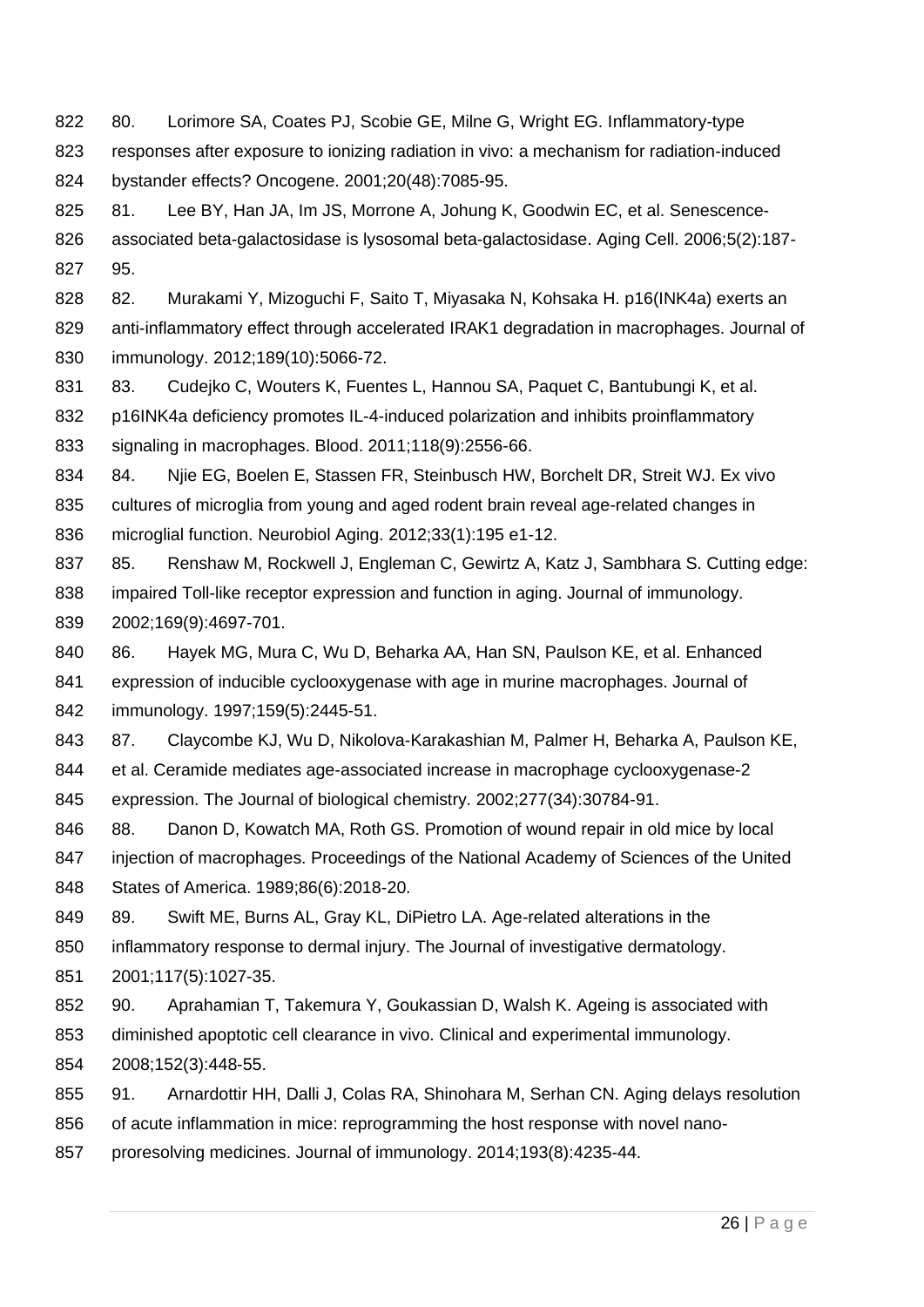- <span id="page-26-0"></span>92. Linehan E, Dombrowski Y, Snoddy R, Fallon PG, Kissenpfennig A, Fitzgerald DC.
- Aging impairs peritoneal but not bone marrow-derived macrophage phagocytosis. Aging cell. 2014;13(4):699-708.
- <span id="page-26-1"></span>93. Mancuso P, McNish RW, Peters-Golden M, Brock TG. Evaluation of phagocytosis
- and arachidonate metabolism by alveolar macrophages and recruited neutrophils from
- F344xBN rats of different ages. Mechanisms of ageing and development.
- 2001;122(15):1899-913.
- <span id="page-26-2"></span>94. Verdin E. NAD(+) in aging, metabolism, and neurodegeneration. Science.
- 2015;350(6265):1208-13.
- <span id="page-26-3"></span> 95. Tannahill GM, Curtis AM, Adamik J, Palsson-McDermott EM, McGettrick AF, Goel G, et al. Succinate is an inflammatory signal that induces IL-1beta through HIF-1alpha. Nature. 2013;496(7444):238-42.
- <span id="page-26-4"></span>96. Minhas PS, Liu L, Moon PK, Joshi AU, Dove C, Mhatre S, et al. Macrophage de novo
- NAD(+) synthesis specifies immune function in aging and inflammation. Nat Immunol.
- 2019;20(1):50-63.
- <span id="page-26-5"></span>97. Kang Y, Zhang H, Zhao Y, Wang Y, Wang W, He Y, et al. Telomere Dysfunction
- Disturbs Macrophage Mitochondrial Metabolism and the NLRP3 Inflammasome through the PGC-1alpha/TNFAIP3 Axis. Cell Rep. 2018;22(13):3493-506.
- <span id="page-26-6"></span> 98. Khalil H, Tazi M, Caution K, Ahmed A, Kanneganti A, Assani K, et al. Aging is associated with hypermethylation of autophagy genes in macrophages. Epigenetics.
- 2016;11(5):381-8.
- <span id="page-26-7"></span> 99. Stranks AJ, Hansen AL, Panse I, Mortensen M, Ferguson DJ, Puleston DJ, et al. Autophagy Controls Acquisition of Aging Features in Macrophages. Journal of innate immunity. 2015;7(4):375-91.
- <span id="page-26-8"></span> 100. Weyand CM, Goronzy JJ. Clinical practice. Giant-cell arteritis and polymyalgia rheumatica. N Engl J Med. 2014;371(1):50-7.
- <span id="page-26-9"></span>884 101. Wagner AD, Goronzy JJ, Weyand CM. Functional profile of tissue-infiltrating and
- 885 circulating CD68+ cells in giant cell arteritis. Evidence for two components of the disease. J Clin Invest. 1994;94(3):1134-40.
- <span id="page-26-10"></span>102. Rittner HL, Kaiser M, Brack A, Szweda LI, Goronzy JJ, Weyand CM. Tissue-
- destructive macrophages in giant cell arteritis. Circ Res. 1999;84(9):1050-8.
- <span id="page-26-11"></span> 103. Chuang TY, Hunder GG, Ilstrup DM, Kurland LT. Polymyalgia rheumatica: a 10-year epidemiologic and clinical study. Ann Intern Med. 1982;97(5):672-80.
- <span id="page-26-12"></span>891 104. Kojima Y, Volkmer JP, McKenna K, Civelek M, Lusis AJ, Miller CL, et al. CD47-
- blocking antibodies restore phagocytosis and prevent atherosclerosis. Nature.
- 2016;536(7614):86-90.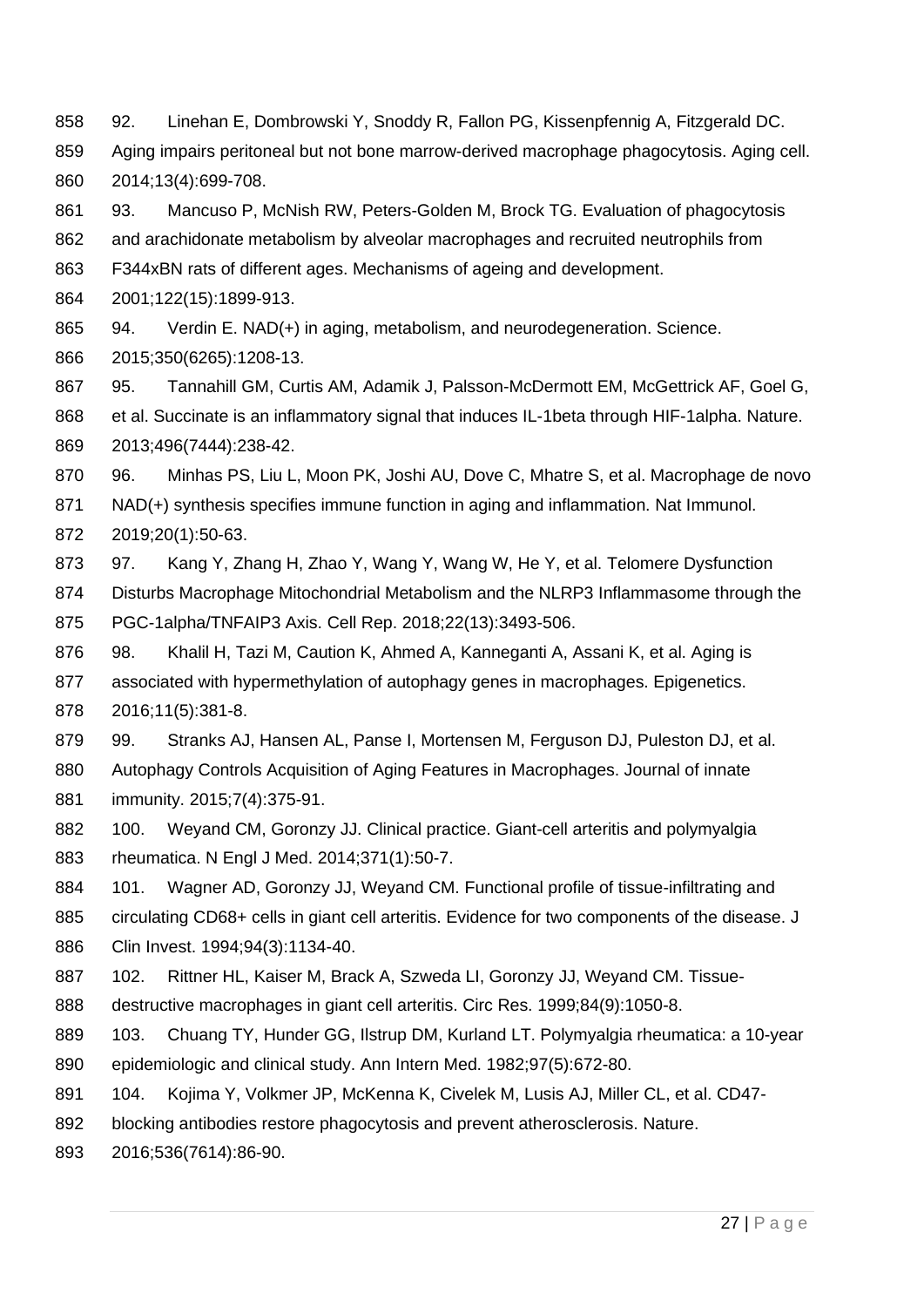- <span id="page-27-0"></span> 105. Wang C, Xu J, Yang L, Xu Y, Zhang X, Bai C, et al. Prevalence and risk factors of chronic obstructive pulmonary disease in China (the China Pulmonary Health [CPH] study): a national cross-sectional study. Lancet. 2018;391(10131):1706-17.
- 106. Thannickal VJ, Murthy M, Balch WE, Chandel NS, Meiners S, Eickelberg O, et al.
- Blue journal conference. Aging and susceptibility to lung disease. American journal of respiratory and critical care medicine. 2015;191(3):261-9.
- 107. Xia S, Zhou C, Kalionis B, Shuang X, Ge H, Gao W. Combined Antioxidant, Anti-
- inflammaging and Mesenchymal Stem Cell Treatment: A Possible Therapeutic Direction in
- 902 Elderly Patients with Chronic Obstructive Pulmonary Disease. Aging Dis. 2020;11(1):129-40.
- <span id="page-27-1"></span>108. Aoshiba K, Tsuji T, Yamaguchi K, Itoh M, Nakamura H. The danger signal plus DNA
- damage two-hit hypothesis for chronic inflammation in COPD. Eur Respir J.
- 2013;42(6):1689-95.
- <span id="page-27-2"></span> 109. Ceylan E, Kocyigit A, Gencer M, Aksoy N, Selek S. Increased DNA damage in patients with chronic obstructive pulmonary disease who had once smoked or been exposed to biomass. Respir Med. 2006;100(7):1270-6.
- <span id="page-27-3"></span> 110. Russell RE, Thorley A, Culpitt SV, Dodd S, Donnelly LE, Demattos C, et al. Alveolar macrophage-mediated elastolysis: roles of matrix metalloproteinases, cysteine, and serine proteases. Am J Physiol Lung Cell Mol Physiol. 2002;283(4):L867-73.
- <span id="page-27-4"></span>912 111. Trocme C, Deffert C, Cachat J, Donati Y, Tissot C, Papacatzis S, et al. Macrophage-
- specific NOX2 contributes to the development of lung emphysema through modulation of SIRT1/MMP-9 pathways. J Pathol. 2015;235(1):65-78.
- <span id="page-27-5"></span> 112. Grabiec AM, Hussell T. The role of airway macrophages in apoptotic cell clearance following acute and chronic lung inflammation. Semin Immunopathol. 2016;38(4):409-23.
- <span id="page-27-6"></span> 113. Su B, Liu T, Fan H, Chen F, Ding H, Wu Z, et al. Inflammatory Markers and the Risk of Chronic Obstructive Pulmonary Disease: A Systematic Review and Meta-Analysis. PLoS One. 2016;11(4):e0150586.
- <span id="page-27-7"></span>114. Cros J, Cagnard N, Woollard K, Patey N, Zhang SY, Senechal B, et al. Human
- CD14dim monocytes patrol and sense nucleic acids and viruses via TLR7 and TLR8 receptors. Immunity. 2010;33(3):375-86.
- 115. Guilliams M, Mildner A, Yona S. Developmental and Functional Heterogeneity of Monocytes. Immunity. 2018;49(4):595-613.
- 116. Graubardt N, Vugman M, Mouhadeb O, Caliari G, Pasmanik-Chor M, Reuveni D, et al. Ly6C(hi) Monocytes and Their Macrophage Descendants Regulate Neutrophil Function
- and Clearance in Acetaminophen-Induced Liver Injury. Front Immunol. 2017;8:626.
- 117. Nahrendorf M, Swirski FK, Aikawa E, Stangenberg L, Wurdinger T, Figueiredo JL, et 929 al. The healing myocardium sequentially mobilizes two monocyte subsets with divergent and 930 complementary functions. The Journal of experimental medicine. 2007;204(12):3037-47.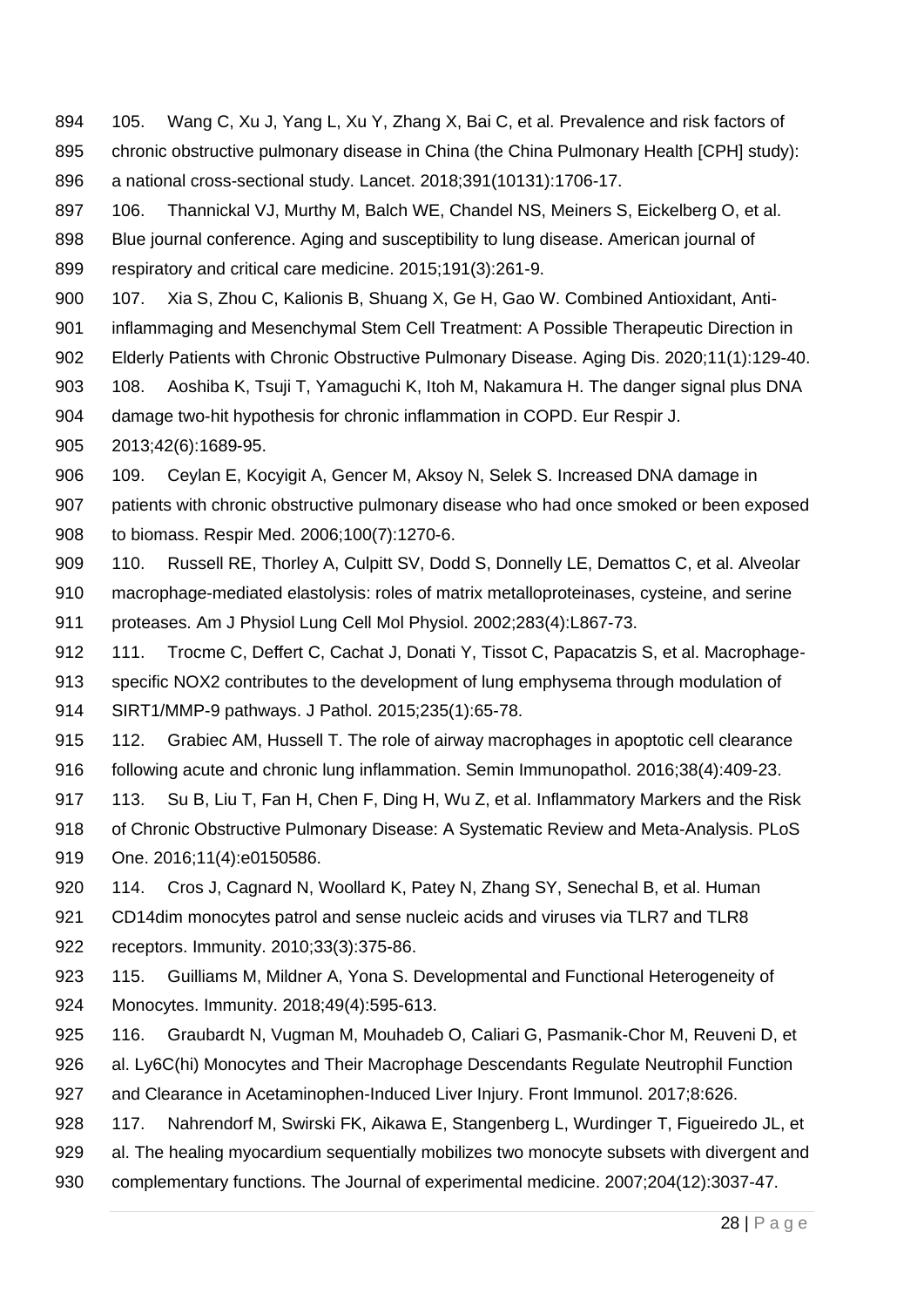- <span id="page-28-0"></span>931 118. Ziegler-Heitbrock L, Ancuta P, Crowe S, Dalod M, Grau V, Hart DN, et al. Nomenclature of monocytes and dendritic cells in blood. Blood. 2010;116(16):e74-80.
- <span id="page-28-1"></span>933 119. Weiner LM, Li W, Holmes M, Catalano RB, Dovnarsky M, Padavic K, et al. Phase I trial of recombinant macrophage colony-stimulating factor and recombinant gamma-
- interferon: toxicity, monocytosis, and clinical effects. Cancer research. 1994;54(15):4084-90.
- <span id="page-28-2"></span> 120. Ancuta P, Liu KY, Misra V, Wacleche VS, Gosselin A, Zhou X, et al. Transcriptional 937 profiling reveals developmental relationship and distinct biological functions of CD16+ and CD16- monocyte subsets. BMC genomics. 2009;10:403.
- <span id="page-28-3"></span> 121. Patel AA, Zhang Y, Fullerton JN, Boelen L, Rongvaux A, Maini AA, et al. The fate and lifespan of human monocyte subsets in steady state and systemic inflammation. The Journal of experimental medicine. 2017;214(7):1913-23.
- <span id="page-28-4"></span>942 122. Tamoutounour S, Guilliams M, Montanana Sanchis F, Liu H, Terhorst D, Malosse C, et al. Origins and functional specialization of macrophages and of conventional and monocyte-derived dendritic cells in mouse skin. Immunity. 2013;39(5):925-38.
- <span id="page-28-5"></span> 123. Jakubzick C, Gautier EL, Gibbings SL, Sojka DK, Schlitzer A, Johnson TE, et al. Minimal differentiation of classical monocytes as they survey steady-state tissues and transport antigen to lymph nodes. Immunity. 2013;39(3):599-610.
- <span id="page-28-6"></span> 124. Hanna RN, Cekic C, Sag D, Tacke R, Thomas GD, Nowyhed H, et al. Patrolling monocytes control tumor metastasis to the lung. Science. 2015;350(6263):985-90.
- <span id="page-28-7"></span> 125. Biburger M, Aschermann S, Schwab I, Lux A, Albert H, Danzer H, et al. Monocyte subsets responsible for immunoglobulin G-dependent effector functions in vivo. Immunity. 2011;35(6):932-44.
- <span id="page-28-8"></span> 126. Cronk JC, Filiano AJ, Louveau A, Marin I, Marsh R, Ji E, et al. Peripherally derived macrophages can engraft the brain independent of irradiation and maintain an identity distinct from microglia. The Journal of experimental medicine. 2018;215(6):1627-47.
- <span id="page-28-9"></span> 127. Puchta A, Naidoo A, Verschoor CP, Loukov D, Thevaranjan N, Mandur TS, et al. TNF Drives Monocyte Dysfunction with Age and Results in Impaired Anti-pneumococcal Immunity. PLoS Pathog. 2016;12(1):e1005368.
- <span id="page-28-10"></span> 128. Seidler S, Zimmermann HW, Bartneck M, Trautwein C, Tacke F. Age-dependent alterations of monocyte subsets and monocyte-related chemokine pathways in healthy adults. BMC Immunol. 2010;11:30.
- <span id="page-28-11"></span> 129. Nyugen J, Agrawal S, Gollapudi S, Gupta S. Impaired functions of peripheral blood monocyte subpopulations in aged humans. J Clin Immunol. 2010;30(6):806-13.
- <span id="page-28-12"></span> 130. Hearps AC, Martin GE, Angelovich TA, Cheng WJ, Maisa A, Landay AL, et al. Aging is associated with chronic innate immune activation and dysregulation of monocyte phenotype and function. Aging Cell. 2012;11(5):867-75.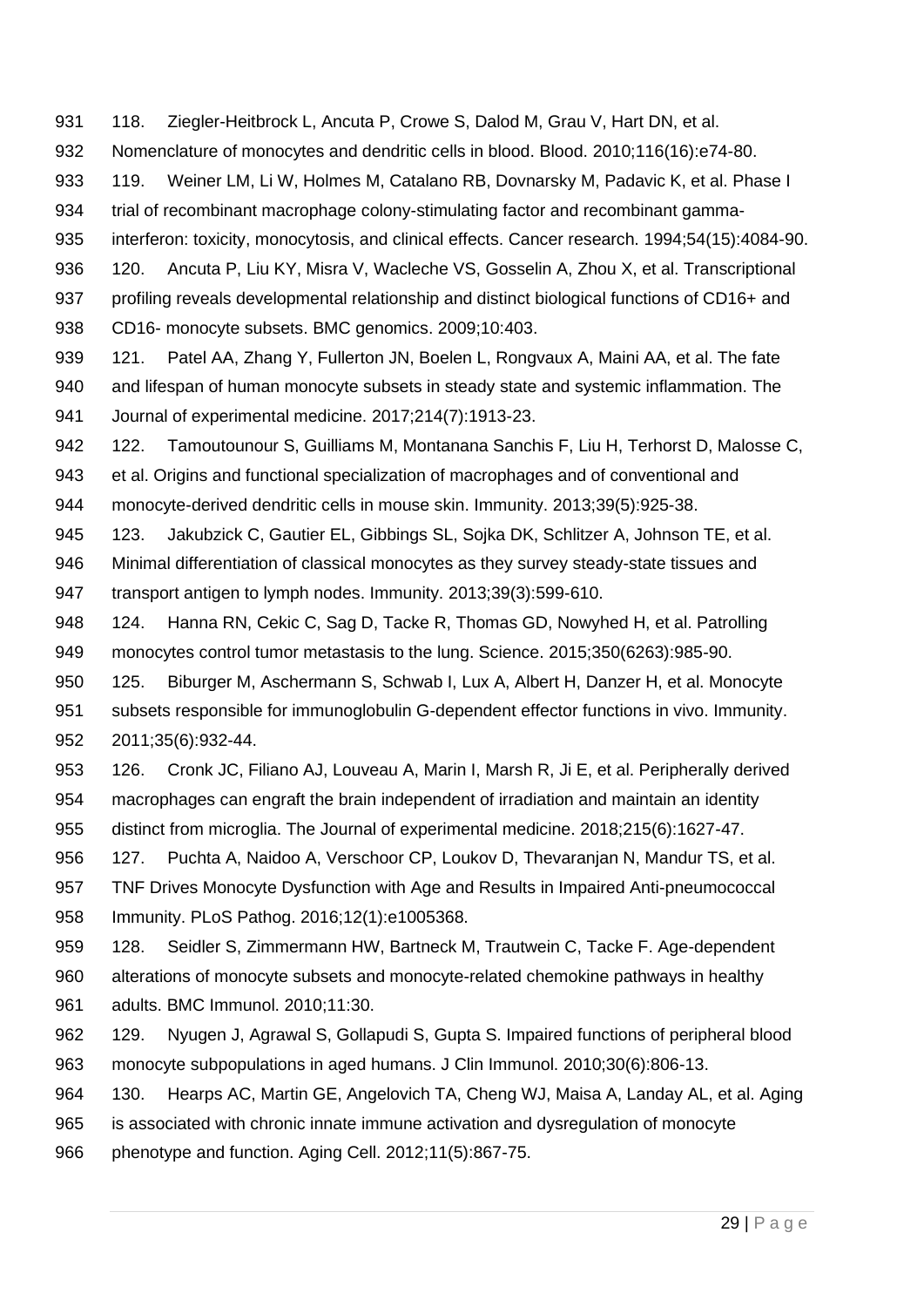- <span id="page-29-0"></span> 131. Merino A, Buendia P, Martin-Malo A, Aljama P, Ramirez R, Carracedo J. Senescent CD14+CD16+ monocytes exhibit proinflammatory and proatherosclerotic activity. Journal of immunology. 2011;186(3):1809-15.
- <span id="page-29-1"></span> 132. Ong SM, Hadadi E, Dang TM, Yeap WH, Tan CT, Ng TP, et al. The pro-inflammatory phenotype of the human non-classical monocyte subset is attributed to senescence. Cell Death Dis. 2018;9(3):266.
- <span id="page-29-2"></span> 133. Roubenoff R, Harris TB, Abad LW, Wilson PW, Dallal GE, Dinarello CA. Monocyte cytokine production in an elderly population: effect of age and inflammation. The journals of
- gerontology Series A, Biological sciences and medical sciences. 1998;53(1):M20-6.
- <span id="page-29-3"></span> 134. Bruunsgaard H, Pedersen AN, Schroll M, Skinhoj P, Pedersen BK. Impaired production of proinflammatory cytokines in response to lipopolysaccharide (LPS) stimulation in elderly humans. Clinical and experimental immunology. 1999;118(2):235-41.
- <span id="page-29-4"></span> 135. van Duin D, Mohanty S, Thomas V, Ginter S, Montgomery RR, Fikrig E, et al. Age-associated defect in human TLR-1/2 function. Journal of immunology. 2007;178(2):970-5.
- <span id="page-29-5"></span>981 136. Metcalf TU, Cubas RA, Ghneim K, Cartwright MJ, Grevenynghe JV, Richner JM, et al. Global analyses revealed age-related alterations in innate immune responses after stimulation of pathogen recognition receptors. Aging Cell. 2015;14(3):421-32.
- <span id="page-29-6"></span> 137. Metcalf TU, Wilkinson PA, Cameron MJ, Ghneim K, Chiang C, Wertheimer AM, et al. Human Monocyte Subsets Are Transcriptionally and Functionally Altered in Aging in
- Response to Pattern Recognition Receptor Agonists. Journal of immunology. 2017.
- <span id="page-29-7"></span> 138. Molony RD, Nguyen JT, Kong Y, Montgomery RR, Shaw AC, Iwasaki A. Aging impairs both primary and secondary RIG-I signaling for interferon induction in human monocytes. Sci Signal. 2017;10(509).
- <span id="page-29-8"></span> 139. Samson LD, Boots AMH, Verschuren WMM, Picavet HSJ, Engelfriet P, Buisman AM. Frailty is associated with elevated CRP trajectories and higher numbers of neutrophils and monocytes. Exp Gerontol. 2019;125:110674.
- <span id="page-29-9"></span> 140. Qu T, Walston JD, Yang H, Fedarko NS, Xue QL, Beamer BA, et al. Upregulated ex vivo expression of stress-responsive inflammatory pathway genes by LPS-challenged
- CD14(+) monocytes in frail older adults. Mech Ageing Dev. 2009;130(3):161-6.
- <span id="page-29-10"></span>141. Chambers ES. Monocyte-derived Prostaglandin E2 inhibits antigen-specific
- cutaneous immunity during ageing. bioRxiv.
- 2020[;https://doi.org/10.1101/2020.04.02.020081.](https://doi.org/10.1101/2020.04.02.020081)
- <span id="page-29-11"></span> 142. Pararasa C, Bailey CJ, Griffiths HR. Ageing, adipose tissue, fatty acids and inflammation. Biogerontology. 2015;16(2):235-48.
- <span id="page-29-12"></span>143. Gao D, Pararasa C, Dunston CR, Bailey CJ, Griffiths HR. Palmitate promotes
- monocyte atherogenicity via de novo ceramide synthesis. Free Radic Biol Med.
- 2012;53(4):796-806.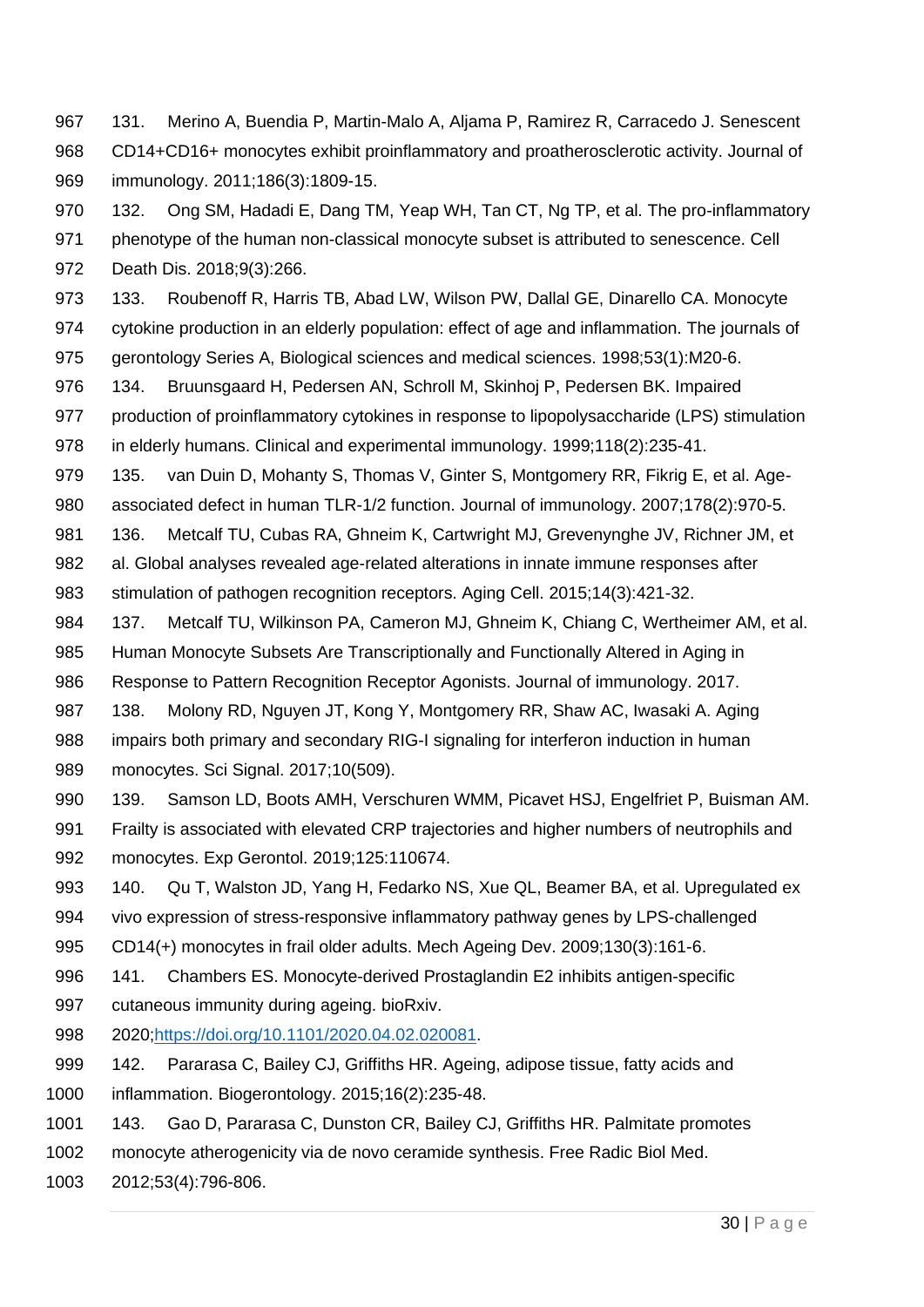- <span id="page-30-0"></span> 144. Pence BD, Yarbro JR. Aging impairs mitochondrial respiratory capacity in classical monocytes. Exp Gerontol. 2018;108:112-7.
- <span id="page-30-1"></span> 145. Saare M, Tserel L, Haljasmagi L, Taalberg E, Peet N, Eimre M, et al. Monocytes present age-related changes in phospholipid concentration and decreased energy metabolism. Aging Cell. 2020;19(4):e13127.
- <span id="page-30-2"></span>146. Pence BD, Yarbro JR. Classical monocytes maintain ex vivo glycolytic metabolism
- and early but not later inflammatory responses in older adults. Immun Ageing. 2019;16:3.
- <span id="page-30-3"></span>147. Beenakker KGM, Westendorp RGJ, de Craen AJM, Chen S, Raz Y, Ballieux B, et al.
- Men Have a Stronger Monocyte-Derived Cytokine Production Response upon Stimulation
- with the Gram-Negative Stimulus Lipopolysaccharide than Women: A Pooled Analysis

Including 15 Study Populations. J Innate Immun. 2020;12(2):142-53.

- <span id="page-30-4"></span>148. Mannick JB, Morris M, Hockey HP, Roma G, Beibel M, Kulmatycki K, et al. TORC1
- inhibition enhances immune function and reduces infections in the elderly. Sci Transl Med.

2018;10(449).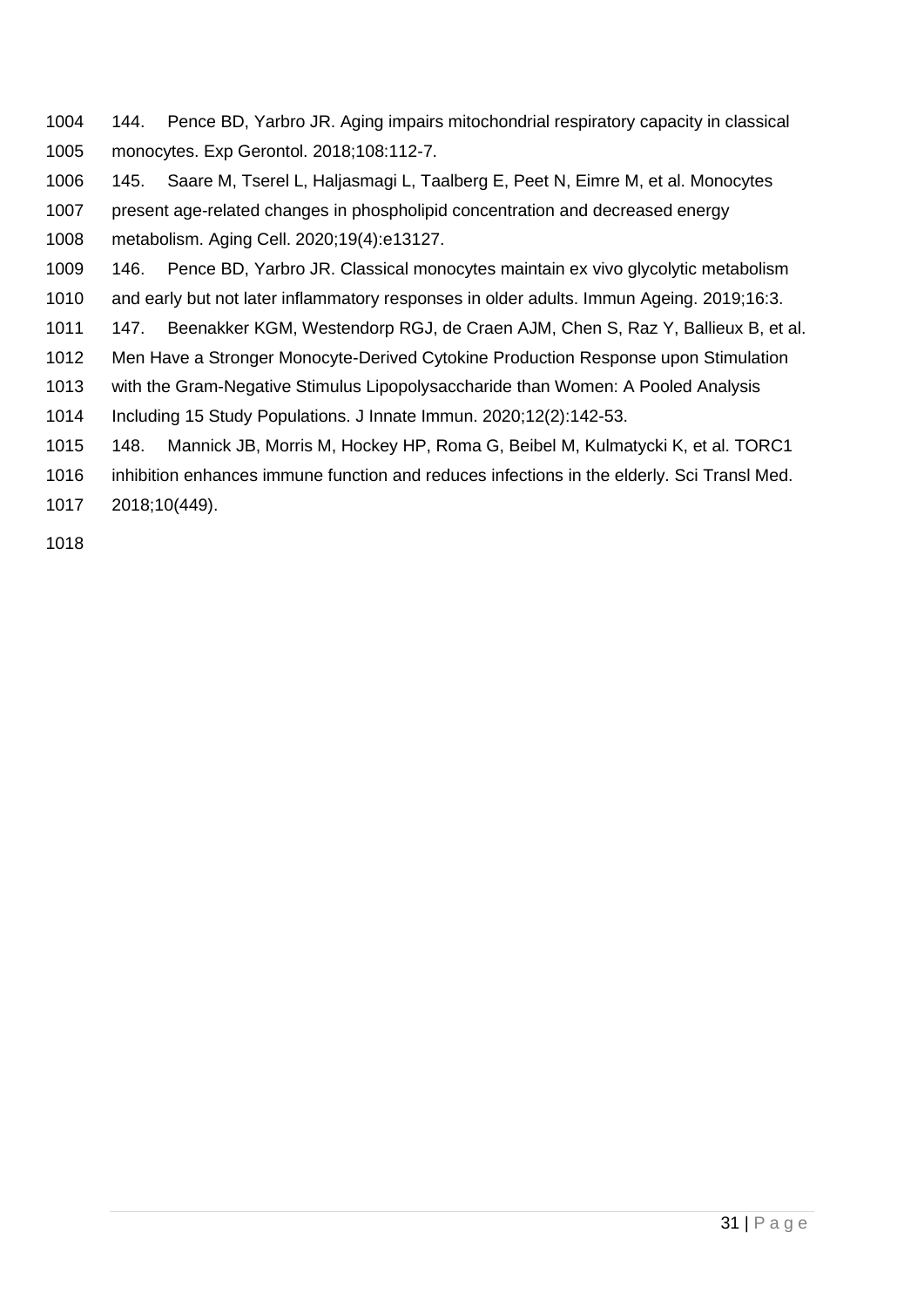



**Figure 1: How ageing alter macrophage phenotype and function**

Schematic showing how macrophages change in mice (blue) and humans (purple) with increasing age.